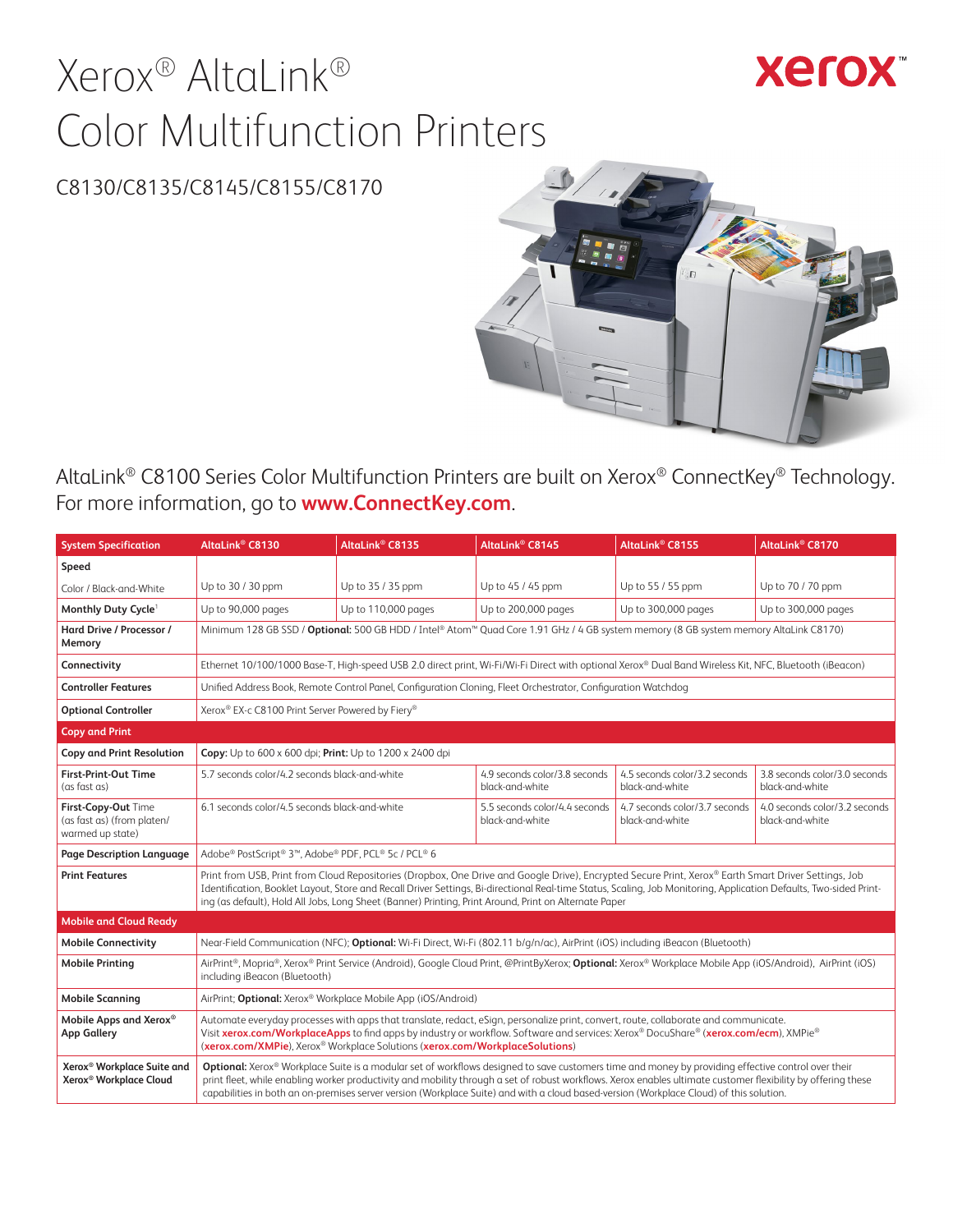| <b>Scan</b>              |                                                                                                                                                                                                                                                                                                                                                                                                                                                                                                                                                                                                                                                                                                                                                                                                                                                                                                                                                                           |
|--------------------------|---------------------------------------------------------------------------------------------------------------------------------------------------------------------------------------------------------------------------------------------------------------------------------------------------------------------------------------------------------------------------------------------------------------------------------------------------------------------------------------------------------------------------------------------------------------------------------------------------------------------------------------------------------------------------------------------------------------------------------------------------------------------------------------------------------------------------------------------------------------------------------------------------------------------------------------------------------------------------|
| <b>Standard Features</b> | Destinations: Scan to USB / Email / Network (FTP/SMB), Scan to Cloud Repositories (Dropbox, One Drive and Google Drive) <sup>2</sup> , HTTP, HTTPS, SFTP<br>destinations; File Formats: PDF, PDF/A, XPS, JPEG, TIFF; Convenience Features: Scan Preview, Scan to Home,<br>Searchable PDF, Single/Multi-Page PDF / XPS / TIFF, Password Protected PDF, Unified Address Book, Optical Character Recognition (OCR),<br>Scan to Folder, 1-Touch Apps, TWAIN Support                                                                                                                                                                                                                                                                                                                                                                                                                                                                                                           |
| <b>Optional Features</b> | Xerox® Scanning App for DocuShare®, other solutions available through various Xerox Business Innovation Partners at xerox.com/Software-Solutions                                                                                                                                                                                                                                                                                                                                                                                                                                                                                                                                                                                                                                                                                                                                                                                                                          |
| Fax                      |                                                                                                                                                                                                                                                                                                                                                                                                                                                                                                                                                                                                                                                                                                                                                                                                                                                                                                                                                                           |
| <b>Standard Features</b> | Internet Fax, Fax Build Job, Network Server Fax Enablement, Fax Build Job                                                                                                                                                                                                                                                                                                                                                                                                                                                                                                                                                                                                                                                                                                                                                                                                                                                                                                 |
| <b>Optional Features</b> | Walk-up Fax (one-line and two-line options available, includes LAN Fax, Direct Fax, Fax Forward to Email or SMB Share                                                                                                                                                                                                                                                                                                                                                                                                                                                                                                                                                                                                                                                                                                                                                                                                                                                     |
| <b>Security</b>          |                                                                                                                                                                                                                                                                                                                                                                                                                                                                                                                                                                                                                                                                                                                                                                                                                                                                                                                                                                           |
| <b>Standard Features</b> | 802.1x, IPsec, HTTPS, SFTP and Encrypted Email, McAfee® Embedded Control Whitelisting, Firmware Verification, McAfee® ePolicy Orchestrator®, McAfee Enterprise<br>Security Manager <sup>2</sup> , LogRhythm SIEM <sup>2</sup> , Splunk SIEM <sup>2</sup> , Network Authentication, SNMPv3, SHA-256 Hash Message Authentication, TLS 1.1/1.2, Security Certificates<br>utilizing ECDSA, Automatic Self-signed Certificate, Cisco® Identity Services Engine (ISE) integration, automated threat response through McAfee® DXL/Cisco®<br>pxGrid integration, Local Authentication(Internal Database), FIPS 140-2.User Access and Internal Firewall, Port/IP/Domain Filtering, Audit Log, Access Control, User<br>Permissions, Configuration Watchdog, TPM, Trusted Boot Encrypted Storage Drive (AES 256-bit, FIPS 140-2), Job Level Encryption via HTTPS and Drivers, Signed Email<br>Under evaluation for Common Criteria Certification (ISO 15408), Encrypted Secure Print |
| <b>Optional Features</b> | McAfee® Integrity Control, Smart Card Enablement Kit (CAC/PIV/.NET) <sup>3</sup> , Xerox® Integrated RFID Card Reader, Encrypted Hard Disk (AES 256-bit, FIPS 140-2)<br>with Image Overwrite, Xerox® Workplace Cloud/Suite Print Management and Content Security; learn more at xerox.com/WorkplaceSolutions                                                                                                                                                                                                                                                                                                                                                                                                                                                                                                                                                                                                                                                              |
| <b>Print Management</b>  |                                                                                                                                                                                                                                                                                                                                                                                                                                                                                                                                                                                                                                                                                                                                                                                                                                                                                                                                                                           |
| <b>Standard Features</b> | Xerox® Standard Accounting (Copy, Print, Scan, Fax, Email), Network Accounting Enablement                                                                                                                                                                                                                                                                                                                                                                                                                                                                                                                                                                                                                                                                                                                                                                                                                                                                                 |
| <b>Optional Features</b> | Xerox® Workplace Cloud/Suite, other network accounting solutions available through various Xerox Business Innovation Partners. Xerox® Virtual Print<br>Management Service; learn more at xerox.com/PrintManagement                                                                                                                                                                                                                                                                                                                                                                                                                                                                                                                                                                                                                                                                                                                                                        |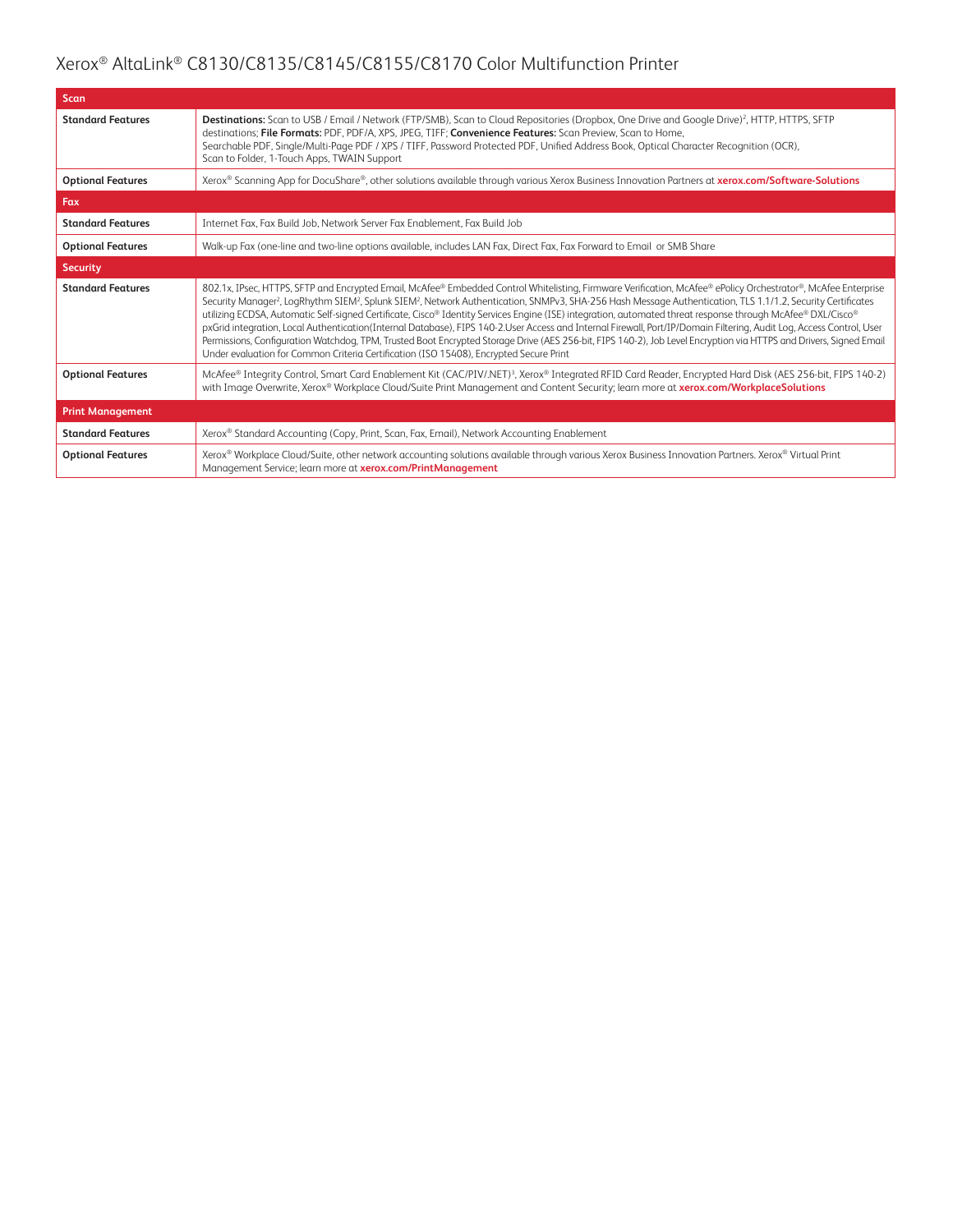#### **Features and Accessories**



**Dual Offset Catch Tray** (available when no finishers are installed; Single Offset Catch Tray with finishers).

**Integrated Office Finisher** (optional with C8130/C8135/ C8145/C8155) provides 500-sheet stacking and 50-sheet, 2-position

(optional) staples up to 50 sheets of 20 lb. / 75 gsm

media.

stapling.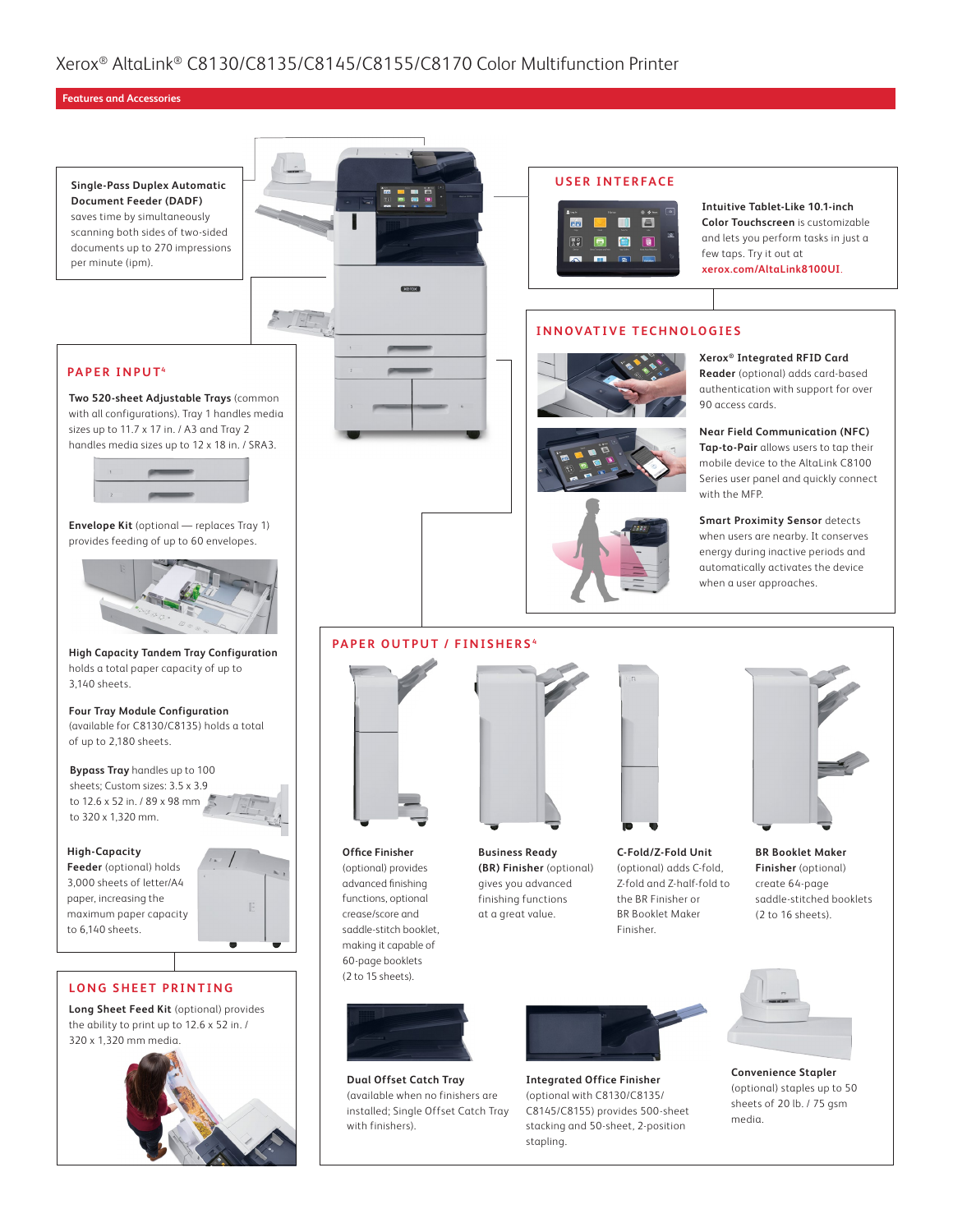| <b>Device Specification</b>    |                                                                                                                                                                                                                                                                                                                                                                                                                                                                                                                                                                                                                                                                                                                                                                                                                                                               |                             |                             |                                                                                                                                                                                                                                                                                              |                                                                     |
|--------------------------------|---------------------------------------------------------------------------------------------------------------------------------------------------------------------------------------------------------------------------------------------------------------------------------------------------------------------------------------------------------------------------------------------------------------------------------------------------------------------------------------------------------------------------------------------------------------------------------------------------------------------------------------------------------------------------------------------------------------------------------------------------------------------------------------------------------------------------------------------------------------|-----------------------------|-----------------------------|----------------------------------------------------------------------------------------------------------------------------------------------------------------------------------------------------------------------------------------------------------------------------------------------|---------------------------------------------------------------------|
| <b>Control Panel Languages</b> | Finnish, Turkish, Greek, Russian, Czech, Polish, Hungarian, Romanian, Catalan, Arabic                                                                                                                                                                                                                                                                                                                                                                                                                                                                                                                                                                                                                                                                                                                                                                         |                             |                             | US English, International English, International French, Italian, German, International Spanish, Dutch, Brazilian Portuguese, Swedish, Norwegian, Danish,                                                                                                                                    |                                                                     |
| <b>Accessories</b>             |                                                                                                                                                                                                                                                                                                                                                                                                                                                                                                                                                                                                                                                                                                                                                                                                                                                               |                             |                             |                                                                                                                                                                                                                                                                                              |                                                                     |
| Optional                       | High Capacity Feeder 3000 A4/Letter<br>Envelope Tray (Replaces Tray 1)<br>Horizontal Transport Kit<br>BR (Business Ready) Finisher (requires Horizontal Transport Kit)<br>Convenience Stapler (includes Work Surface <sup>5</sup> )<br>Integrated Office Finisher (Available Altalink C8130, C8135, C8145, C8155)<br>Office Finisher<br>Booklet Maker for Office Finisher<br>Hole Punch (2/3, 2/4, Swedish)<br>Office Finisher<br>Smart Card Enablement Kit <sup>3</sup><br>Xerox® EX-c C8100 Print Server Powered by Fiery<br>Walk Up Fax (One- or Two-line options, includes LAN Fax)<br>Wi-Fi/Wi-Fi Direct with Dual Band Wireless Kit<br><b>Bluetooth Kit</b><br>McAfee® Integrity Control Enablement Kit<br>USB Keyboard / Shelf Kit<br>Xerox® Integrated RFID Card Reader Kit<br>Unicode Font kit<br>Long Sheet Feed kit (banner printing)<br>500GB HDD |                             |                             | BR Booklet Maker Finisher (requires Horizontal Transport Kit) C-fold / Z-fold Unit for BR Finisher or BR Booklet Maker Finisher<br>Foreign Device Interface (Also known as Auxiliary Access Device) Interface for third-party access control devices, such as coin machines and card readers |                                                                     |
| <b>Electrical Requirements</b> | AltaLink <sup>®</sup> C8130                                                                                                                                                                                                                                                                                                                                                                                                                                                                                                                                                                                                                                                                                                                                                                                                                                   | AltaLink <sup>®</sup> C8135 | AltaLink <sup>®</sup> C8145 | AltaLink <sup>®</sup> C8155                                                                                                                                                                                                                                                                  | AltaLink® C8170                                                     |
| <b>North America</b>           | Voltage: 110-127 VAC +/- 10%<br>Frequency: 50/60 Hz +/- 3%, 15 A                                                                                                                                                                                                                                                                                                                                                                                                                                                                                                                                                                                                                                                                                                                                                                                              |                             |                             |                                                                                                                                                                                                                                                                                              | Voltage: 110-127 VAC +/- 10%<br>Frequency: 50/60 Hz +/- 3%,<br>20 A |
| Europe                         | Voltage: 220-240 VAC +/- 10%<br>Frequency: 50/60 Hz +/- 3%, 10 A                                                                                                                                                                                                                                                                                                                                                                                                                                                                                                                                                                                                                                                                                                                                                                                              |                             |                             |                                                                                                                                                                                                                                                                                              | Voltage: 220-240 VAC +/- 10%<br>Frequency: 50/60 Hz +/- 3%,<br>10 A |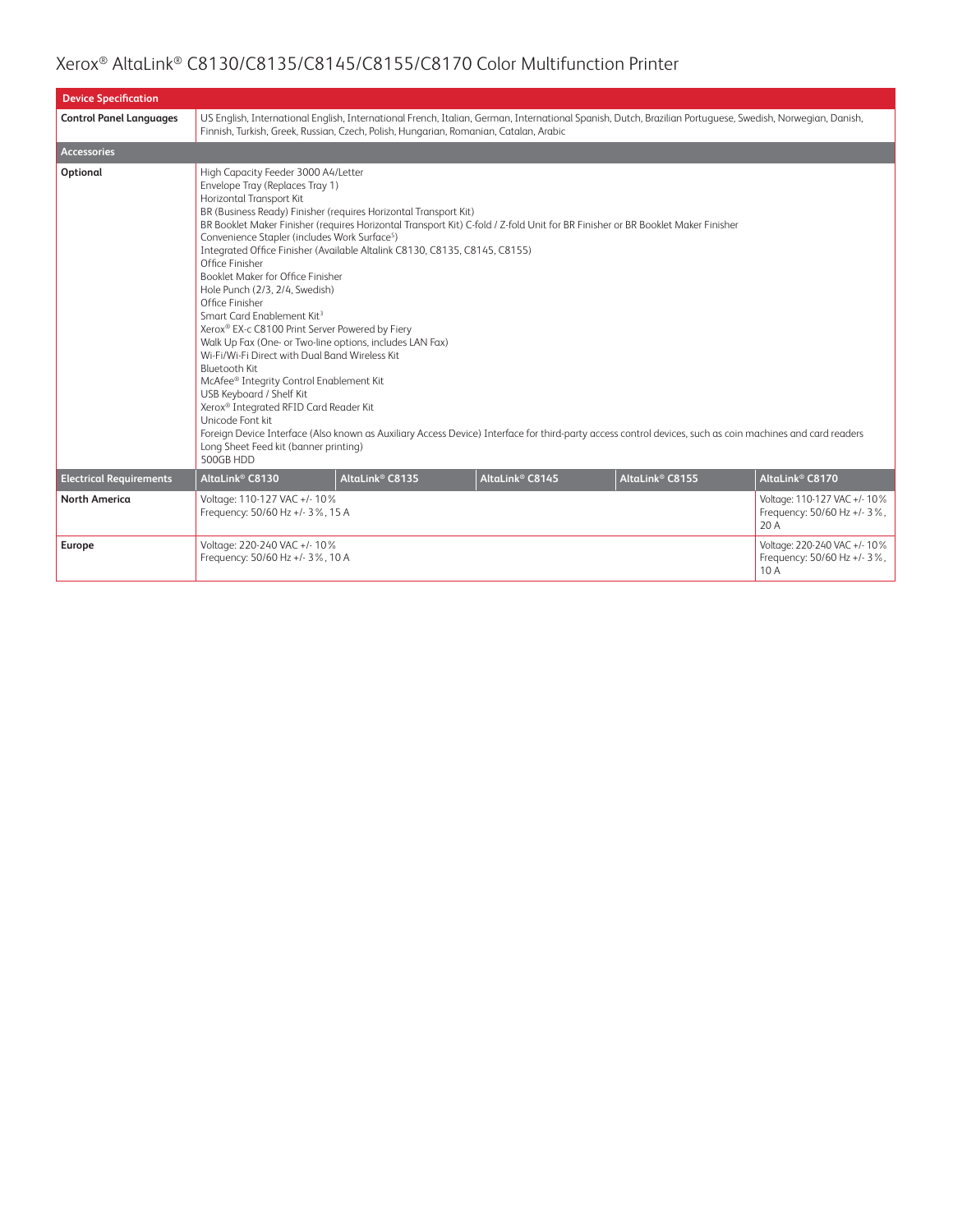| <b>Device Specification (continued)</b>                                                                                        |                                                                                                                       |                                                                                       |                                                                                       |                                                                                     |                                                                                                                     |  |
|--------------------------------------------------------------------------------------------------------------------------------|-----------------------------------------------------------------------------------------------------------------------|---------------------------------------------------------------------------------------|---------------------------------------------------------------------------------------|-------------------------------------------------------------------------------------|---------------------------------------------------------------------------------------------------------------------|--|
| <b>Power Consumption</b>                                                                                                       | AltaLink® C8130                                                                                                       | AltaLink® C8135                                                                       | AltaLink <sup>®</sup> C8145                                                           | AltaLink <sup>®</sup> C8155                                                         | AltaLink® C8170                                                                                                     |  |
| <b>Running (Average)</b>                                                                                                       | 115V: 576 watts<br>230V: 586 watts                                                                                    | 115V: 600.3 watts<br>230V: 595.8 watts                                                | 115V: 717 watts<br>230V: 674 watts                                                    | 115V: 806 watts<br>230V: 760 watts                                                  | 115V: 929 watts<br>230V: 908 watts                                                                                  |  |
| <b>Standby Mode</b>                                                                                                            | 115V: 67 watts<br>230V: 71 watts                                                                                      | 115V: 64 watts<br>230V: 70 watts                                                      | 115V: 71 watts<br>230V: 71 watts                                                      | 115V: 72 watts<br>230V: 70.3 watts                                                  | 115V: 91.1 watts<br>230V: 79 watts                                                                                  |  |
| Auto Off/Sleep Mode                                                                                                            | 115V: 0.69 watts<br>230V: 0.71 watts<br>(Default time to sleep mode<br>$= 0$ minutes)                                 | 115V: 0.69 watts<br>230V: 0.72 watts<br>(Default time to sleep mode<br>$= 0$ minutes) | 115V: 0.67 watts<br>230V: 0.71 watts<br>(Default time to sleep mode<br>$= 0$ minutes) | 115V: 0.67 watts<br>230V: 0.71 watts<br>(Default time to sleep mode<br>= 0 minutes) | 115V: 0.68 watts<br>230V: 0.75 watts<br>(Default time to sleep mode<br>= 0 minutes)                                 |  |
| Warm-up (from Off)                                                                                                             | As fast as 85 seconds                                                                                                 |                                                                                       |                                                                                       |                                                                                     |                                                                                                                     |  |
| <b>Recovery from Sleep</b>                                                                                                     | As fast as 4.5 seconds                                                                                                |                                                                                       |                                                                                       |                                                                                     |                                                                                                                     |  |
| <b>Operating Environment</b>                                                                                                   |                                                                                                                       |                                                                                       |                                                                                       |                                                                                     |                                                                                                                     |  |
| <b>Required Temperature Range</b>                                                                                              | 50 to 82° F / 10 to 28° C                                                                                             |                                                                                       |                                                                                       |                                                                                     |                                                                                                                     |  |
| <b>Required Relative Humidity</b>                                                                                              | 15% to 85%                                                                                                            |                                                                                       |                                                                                       |                                                                                     |                                                                                                                     |  |
| <b>Sound Power Levels</b>                                                                                                      | Operating: 63.7 / 64.2 dB(A)<br>Standby: 4.0 / 4.0 dB(A)                                                              |                                                                                       | Operating: 65.2 / 67.3 dB(A)<br>Standby: 4.3 / 4.3 dB(A)                              |                                                                                     | Operating: 70.4 dB(A)<br>Standby: 4.3 dB(A)                                                                         |  |
| <b>Dimensions and Weight</b>                                                                                                   |                                                                                                                       |                                                                                       |                                                                                       |                                                                                     |                                                                                                                     |  |
| <b>Base Configuration</b>                                                                                                      | Width: 24.4 in. / 620 mm<br>Depth: 28.5 in. / 723 mm<br>Height: 44.5 in. / 1,130 mm<br>Weight: 316 lb. / 143.1 kg     |                                                                                       |                                                                                       |                                                                                     | Width: 24.4 in. / 620 mm<br>Depth: 31.2 in. / 793 mm<br>Height: 46 in. / 1,169 mm<br>Weight: 352.1 lb. / 159.7 kg   |  |
| <b>With Integrated Office</b><br>Finisher (C8130, C8135,<br>C8145, C8155)                                                      | Width: 32.2 in. / 819 mm<br>Depth: 28.5 in. / 723 mm<br>Height: 44.55 in. / 1,130 mm<br>Weight: 340 lb. / 154.2 kg    |                                                                                       |                                                                                       |                                                                                     | N/A                                                                                                                 |  |
| <b>With Office Finisher</b><br>(with Booklet Maker)                                                                            | Width: 47.5 in. / 1,207 mm<br>Depth: 28.5 in. / 723 mm<br>Height: 44.5 in. / 1,130 mm<br>Weight: 402.3 lb. / 182.5 kg |                                                                                       |                                                                                       |                                                                                     | Width: 47.5 in. / 1207 mm<br>Depth: 31.2 in. / 793 mm<br>Height: 46 in. / 1,169 mm<br>Weight: 439 lb. / 199 kg      |  |
| <b>Base Configuration with</b><br><b>Business Ready (BR) Finisher</b>                                                          | Width: 55 in. / 1,395 mm<br>Depth: 28.5 in. / 723 mm<br>Height: 44.5 in. / 1,130 mm<br>Weight: 412.3 lb / 187 kg      |                                                                                       |                                                                                       |                                                                                     | Width: 55 in. / 1,395 mm<br>Depth: 31.2 in. / 723 mm<br>Height: 46 in. / 1,169 mm<br>Weight: 448.4 lb. / 203.4 kg   |  |
| <b>Base Configuration with</b><br><b>BR Booklet Maker Finisher</b>                                                             | Width: 59 in. / 1,496.3 mm<br>Depth: 28.5 in. / 723 mm<br>Height: 44.5 in. / 1,130 mm<br>Weight: 449.7 lb. / 204 kg   |                                                                                       |                                                                                       |                                                                                     | Width: 59 in. / 1,496.3 mm<br>Depth: 31.2 in. / 723 mm<br>Height: 46 in. / 1,169 mm<br>Weight: 486.3 lb. / 220.6 kg |  |
| <b>Base Configuration with</b><br><b>BR Booklet Maker Finisher</b><br>and C-fold / Z-fold Unit                                 | Width: 64.3 in. / 1.632 mm<br>Depth: 28.5 in. / 723 mm<br>Height: 44.5 in. / 1,130 mm<br>Weight: 560.6 lb. / 254.3 kg |                                                                                       |                                                                                       |                                                                                     | Width: 64.3 in. / 1,632 mm<br>Depth: 31.2 in. / 723 mm<br>Height: 46 in. / 1,169 mm<br>Weight: 597.2 lb. / 270.9 kg |  |
| <b>Base Configuration with</b><br><b>BR Booklet Maker Finisher.</b><br>C-fold / Z-fold Unit and<br><b>High Capacity Feeder</b> | Width: 93 in. / 2,361 mm<br>Depth: 28.5 in. / 723 mm<br>Height: 44.5 in. / 1,130 mm<br>Weight: 628.8 lb. / 285.2 kg   |                                                                                       |                                                                                       |                                                                                     | Width: 93 in. / 2,361 mm<br>Depth: 31.2 in. / 723 mm<br>Height: 46 in. / 1,169 mm<br>Weight: 665.8 lb. / 302 kg     |  |
| <b>System Certification / Regulatory Compliance</b>                                                                            |                                                                                                                       |                                                                                       |                                                                                       |                                                                                     |                                                                                                                     |  |
| <b>Certifications</b><br>To view the latest list of certifications, go to xerox.com/OfficeCertifications                       |                                                                                                                       |                                                                                       |                                                                                       |                                                                                     |                                                                                                                     |  |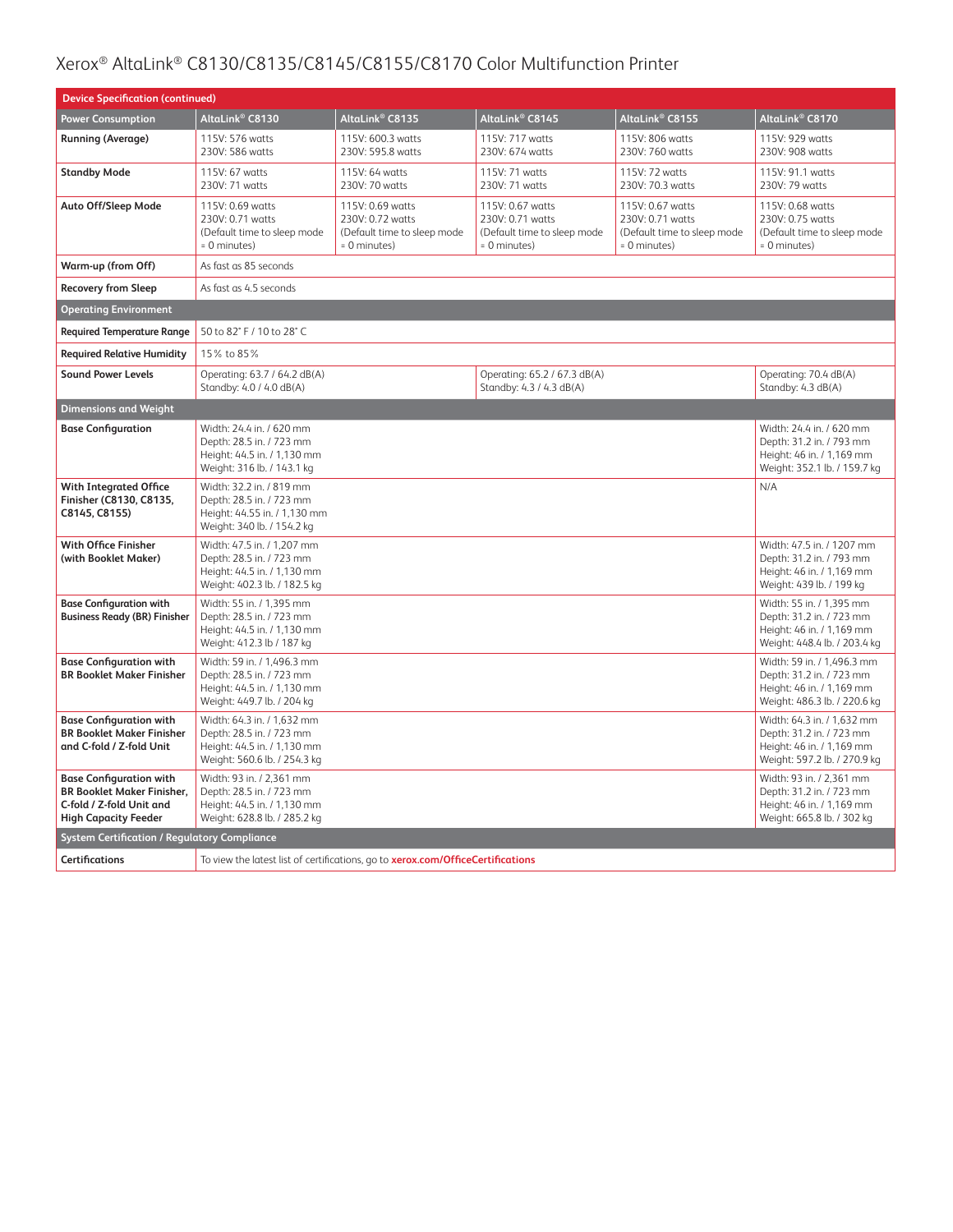| <b>Paper Handling</b>                               | AltaLink <sup>®</sup> C8130                                                                                                                                                                                                                                                                                                                                                                                                                                                                                                                    | AltaLink <sup>®</sup> C8135 | AltaLink® C8145 | AltaLink <sup>®</sup> C8155                                                                                                       | AltaLink <sup>®</sup> C8170                                                                     |
|-----------------------------------------------------|------------------------------------------------------------------------------------------------------------------------------------------------------------------------------------------------------------------------------------------------------------------------------------------------------------------------------------------------------------------------------------------------------------------------------------------------------------------------------------------------------------------------------------------------|-----------------------------|-----------------|-----------------------------------------------------------------------------------------------------------------------------------|-------------------------------------------------------------------------------------------------|
| Single-pass Duplex Automatic Document Feeder (DADF) |                                                                                                                                                                                                                                                                                                                                                                                                                                                                                                                                                |                             |                 |                                                                                                                                   |                                                                                                 |
| Capacity <sup>4</sup>                               | 130 sheets                                                                                                                                                                                                                                                                                                                                                                                                                                                                                                                                     |                             |                 |                                                                                                                                   | 250 sheets                                                                                      |
| Speed (Up to)                                       | 82 ppm black-and-white and color (simplex)<br>141 ipm black-and-white and color (duplex)                                                                                                                                                                                                                                                                                                                                                                                                                                                       |                             |                 |                                                                                                                                   | 135 ppm black-and-white<br>and color (simplex)<br>270 ipm black-and-white<br>and color (duplex) |
| <b>Paper Sizes Sensed</b>                           | 3.4 x 4.9 in. to 11.7 x 17 in. / 85 x 125 mm to 297 x 432 mm                                                                                                                                                                                                                                                                                                                                                                                                                                                                                   |                             |                 |                                                                                                                                   |                                                                                                 |
| Weights                                             | 16 lb. to 32 lb. bond / 60 to 128 gsm                                                                                                                                                                                                                                                                                                                                                                                                                                                                                                          |                             |                 |                                                                                                                                   |                                                                                                 |
| <b>Bypass Tray (Standard)</b>                       |                                                                                                                                                                                                                                                                                                                                                                                                                                                                                                                                                |                             |                 |                                                                                                                                   |                                                                                                 |
| Capacity <sup>4</sup>                               | 100 sheets                                                                                                                                                                                                                                                                                                                                                                                                                                                                                                                                     |                             |                 |                                                                                                                                   |                                                                                                 |
| <b>Sizes</b>                                        |                                                                                                                                                                                                                                                                                                                                                                                                                                                                                                                                                |                             |                 | Custom Sizes: 3.5 x 3.9 in. to 12.6 x 52 in. / 89 x 98 mm to 320 x 1320 mm (SEF); Optional: Long Sheet Feed Kit (Banner Printing) |                                                                                                 |
| Weights                                             | 16 lb. bond to 110 lb. cover / 52 to 300 gsm                                                                                                                                                                                                                                                                                                                                                                                                                                                                                                   |                             |                 |                                                                                                                                   |                                                                                                 |
| <b>Media Types</b>                                  | Bond<br>Card Stock<br>Card Stock Reloaded<br>Custom<br>Envelopes<br><b>Glossy Card Stock</b><br><b>Glossy Card Stock Reloaded</b><br>Heavyweight Card Stock<br>Heavyweight Card Stock Reloaded<br>Heavyweight Glossy Card Stock<br>Heavyweight Glossy Card Stock Reloaded<br>Hole punched<br>Labels<br>Letterhead<br>Lightweight<br>Lightweight Cardstock<br>Lightweight Card Stock Reloaded<br>Lightweight Glossy Card Stock<br>Lightweight Glossy Card Stock Reloaded<br>Plain<br>Plain-Reloaded<br>Preprinted<br>Recycled<br>Transparencies |                             |                 |                                                                                                                                   |                                                                                                 |
| Trays 1 and 2 (Standard)                            |                                                                                                                                                                                                                                                                                                                                                                                                                                                                                                                                                |                             |                 |                                                                                                                                   |                                                                                                 |
| Capacity <sup>4</sup>                               | 520 sheets each                                                                                                                                                                                                                                                                                                                                                                                                                                                                                                                                |                             |                 |                                                                                                                                   |                                                                                                 |
| <b>Sizes</b>                                        | Tray 1: Custom Sizes: 5.5 x 7.2 in. to 11.7 x 17 in. / 140 x 182 mm to 297 x 432 mm (SEF)<br>Tray 2: Custom Sizes: 5.5 x 7.2 in. to 12 x 18 in. / 140 x 182 mm to SRA3 (SEF)                                                                                                                                                                                                                                                                                                                                                                   |                             |                 |                                                                                                                                   |                                                                                                 |
| Weights                                             | 16 lb. bond to 110 lb. cover / 52 to 300 gsm                                                                                                                                                                                                                                                                                                                                                                                                                                                                                                   |                             |                 |                                                                                                                                   |                                                                                                 |
| <b>Media Types</b>                                  | Bond<br>Card Stock<br>Card Stock Reloaded<br>Custom<br>Envelopes<br>Glossy Card Stock<br><b>Glossy Card Stock Reloaded</b><br>Heavyweight Card Stock<br>Heavyweight Card Stock Reloaded<br>Heavyweight Glossy Card Stock<br>Heavyweight Glossy Card Stock Reloaded<br>Hole punched<br>Labels<br>Letterhead<br>Lightweight<br>Lightweight Cardstock<br>Lightweight Card Stock Reloaded<br>Lightweight Glossy Card Stock<br>Lightweight Glossy Card Stock Reloaded<br>Plain<br>Plain-Reloaded<br>Preprinted<br>Recycled<br>Transparencies        |                             |                 |                                                                                                                                   |                                                                                                 |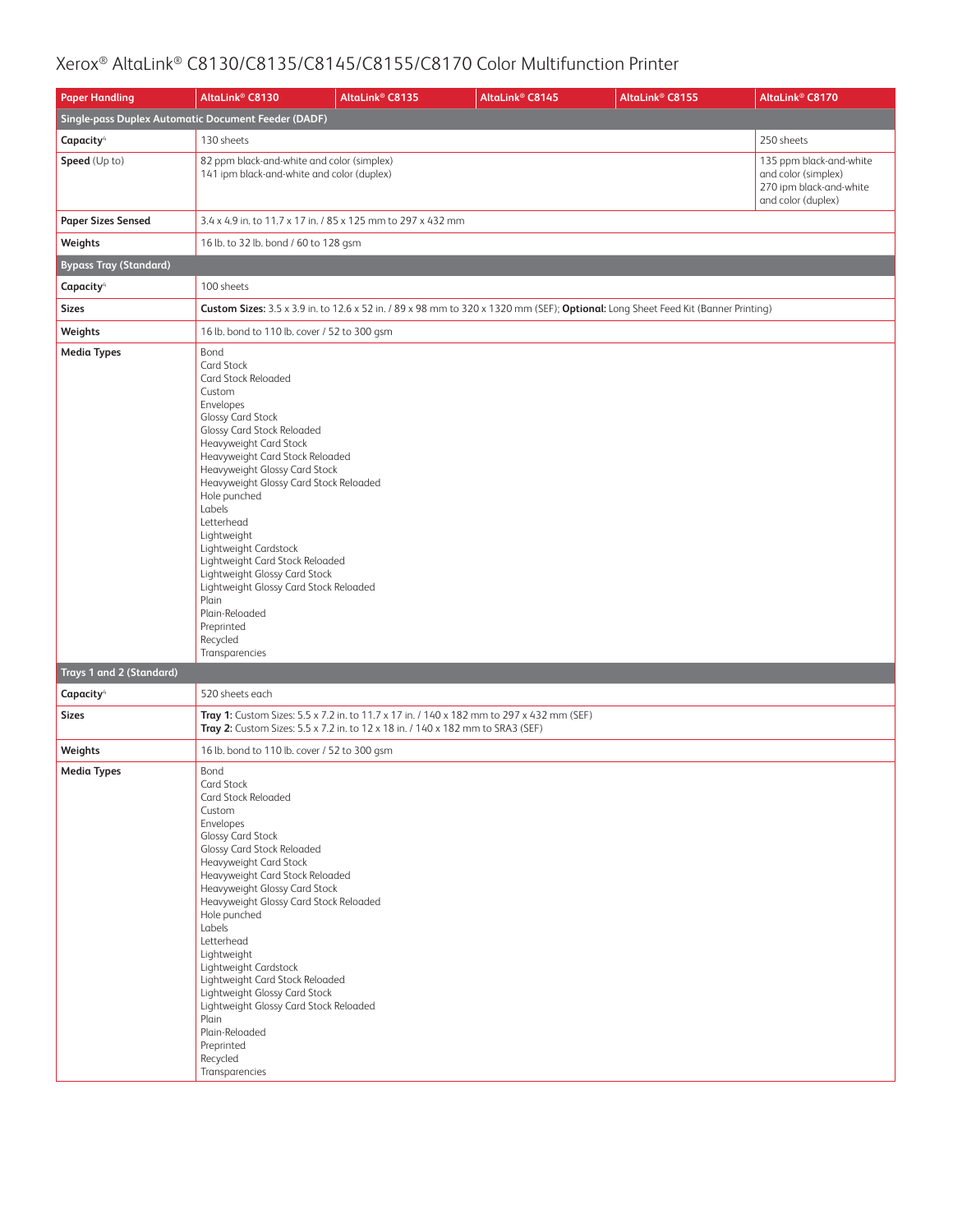| <b>Paper Handling (continued)</b>                     | AltaLink <sup>®</sup> C8130                                                                                                                                                                                                                                                                                                                                                                                                                                                                                                                           | AltaLink <sup>®</sup> C8135                                                 | AltaLink <sup>®</sup> C8145 | AltaLink® C8155 | AltaLink® C8170 |
|-------------------------------------------------------|-------------------------------------------------------------------------------------------------------------------------------------------------------------------------------------------------------------------------------------------------------------------------------------------------------------------------------------------------------------------------------------------------------------------------------------------------------------------------------------------------------------------------------------------------------|-----------------------------------------------------------------------------|-----------------------------|-----------------|-----------------|
|                                                       | Four Tray Module (Trays 3 and 4) (Available on C8130/C8135)                                                                                                                                                                                                                                                                                                                                                                                                                                                                                           |                                                                             |                             |                 |                 |
| Capacity <sup>4</sup>                                 | Tray 3: 520 sheets<br>Tray 4: 520 sheets                                                                                                                                                                                                                                                                                                                                                                                                                                                                                                              |                                                                             |                             |                 |                 |
| <b>Sizes</b>                                          |                                                                                                                                                                                                                                                                                                                                                                                                                                                                                                                                                       | Trays 3 and 4: 5.5 x 7.2 in. to 12 x 18 in. / 140 x 182 mm to SRA3 mm (SEF) |                             |                 |                 |
| Weights                                               | 16 lb. bond to 110 lb. cover / 52 to 300 gsm                                                                                                                                                                                                                                                                                                                                                                                                                                                                                                          |                                                                             |                             |                 |                 |
| <b>Media Types</b>                                    | Bond<br>Card Stock<br>Card Stock Reloaded<br>Custom<br>Envelopes<br><b>Glossy Card Stock</b><br><b>Glossy Card Stock Reloaded</b><br><b>Heavyweight Card Stock</b><br>Heavyweight Card Stock Reloaded<br>Heavyweight Glossy Card Stock<br>Heavyweight Glossy Card Stock Reloaded<br>Hole punched<br>Labels<br>Letterhead<br>Lightweight<br>Lightweight Cardstock<br>Lightweight Card Stock Reloaded<br>Lightweight Glossy Card Stock<br>Lightweight Glossy Card Stock Reloaded<br>Plain<br>Plain-Reloaded<br>Preprinted<br>Recycled<br>Transparencies |                                                                             |                             |                 |                 |
| High Capacity Tandem Tray (Available with all models) |                                                                                                                                                                                                                                                                                                                                                                                                                                                                                                                                                       |                                                                             |                             |                 |                 |
| Capacity <sup>4</sup>                                 | Tray 3: 867 sheets<br>Tray 4: 1,133 sheets                                                                                                                                                                                                                                                                                                                                                                                                                                                                                                            |                                                                             |                             |                 |                 |
| <b>Sizes</b>                                          | 8.5 x 11 in. / A4, JIS B5, Executive (7.25 x 10.5 in) LEF                                                                                                                                                                                                                                                                                                                                                                                                                                                                                             |                                                                             |                             |                 |                 |
| Weights                                               | 16 lb. bond to 110 lb. cover / 52 to 300 gsm                                                                                                                                                                                                                                                                                                                                                                                                                                                                                                          |                                                                             |                             |                 |                 |
| <b>Media Types</b>                                    | Bond<br>Card Stock<br>Custom<br>Glossy Card Stock<br>Hole Punched<br>Labels<br>Letterhead<br>Lightweight Cardstock<br>Lightweight Glossy Card Stock<br>Plain<br>Preprinted                                                                                                                                                                                                                                                                                                                                                                            |                                                                             |                             |                 |                 |
| <b>Envelope Tray (Optional - Replaces Tray 1)</b>     |                                                                                                                                                                                                                                                                                                                                                                                                                                                                                                                                                       |                                                                             |                             |                 |                 |
| Capacity <sup>4</sup>                                 | Up to 60 envelopes                                                                                                                                                                                                                                                                                                                                                                                                                                                                                                                                    |                                                                             |                             |                 |                 |
| <b>Sizes</b>                                          | #10 Commercial (9.25 x 4.125 in.) / Monarch, DL, C5                                                                                                                                                                                                                                                                                                                                                                                                                                                                                                   | Custom Sizes: 3.9 x 5.8 in. to 6.4 x 9.5 in. / 98 x 148 mm to 162 x 241 mm  |                             |                 |                 |
| Weights                                               | 20 lb. to 24 lb. bond / 75 to 90 gsm                                                                                                                                                                                                                                                                                                                                                                                                                                                                                                                  |                                                                             |                             |                 |                 |
| High Capacity Feeder (HCF) (Optional with all models) |                                                                                                                                                                                                                                                                                                                                                                                                                                                                                                                                                       |                                                                             |                             |                 |                 |
| Capacity <sup>4</sup>                                 | 3,000 sheets                                                                                                                                                                                                                                                                                                                                                                                                                                                                                                                                          |                                                                             |                             |                 |                 |
| <b>Sizes</b>                                          | Standard Sizes: 8.5 x 11 in. or 7.25 x 10.5 in. / A4 or B5 LEF                                                                                                                                                                                                                                                                                                                                                                                                                                                                                        |                                                                             |                             |                 |                 |
| Weights                                               | 16 lb. bond to 110 lb. cover / 52 to 300 gsm                                                                                                                                                                                                                                                                                                                                                                                                                                                                                                          |                                                                             |                             |                 |                 |
| <b>Total Capacity</b>                                 |                                                                                                                                                                                                                                                                                                                                                                                                                                                                                                                                                       |                                                                             |                             |                 |                 |
| <b>Device Total Capacity</b> <sup>4</sup>             | Four Tray Module: 2,180 sheets<br>Four Tray Module with High Capacity Feeder: 5,180 sheets<br>High Capacity Tandem Tray Module: 3,140 sheets                                                                                                                                                                                                                                                                                                                                                                                                          | High Capacity Tandem Tray Module with High Capacity Feeder: 6,140 sheets    |                             |                 |                 |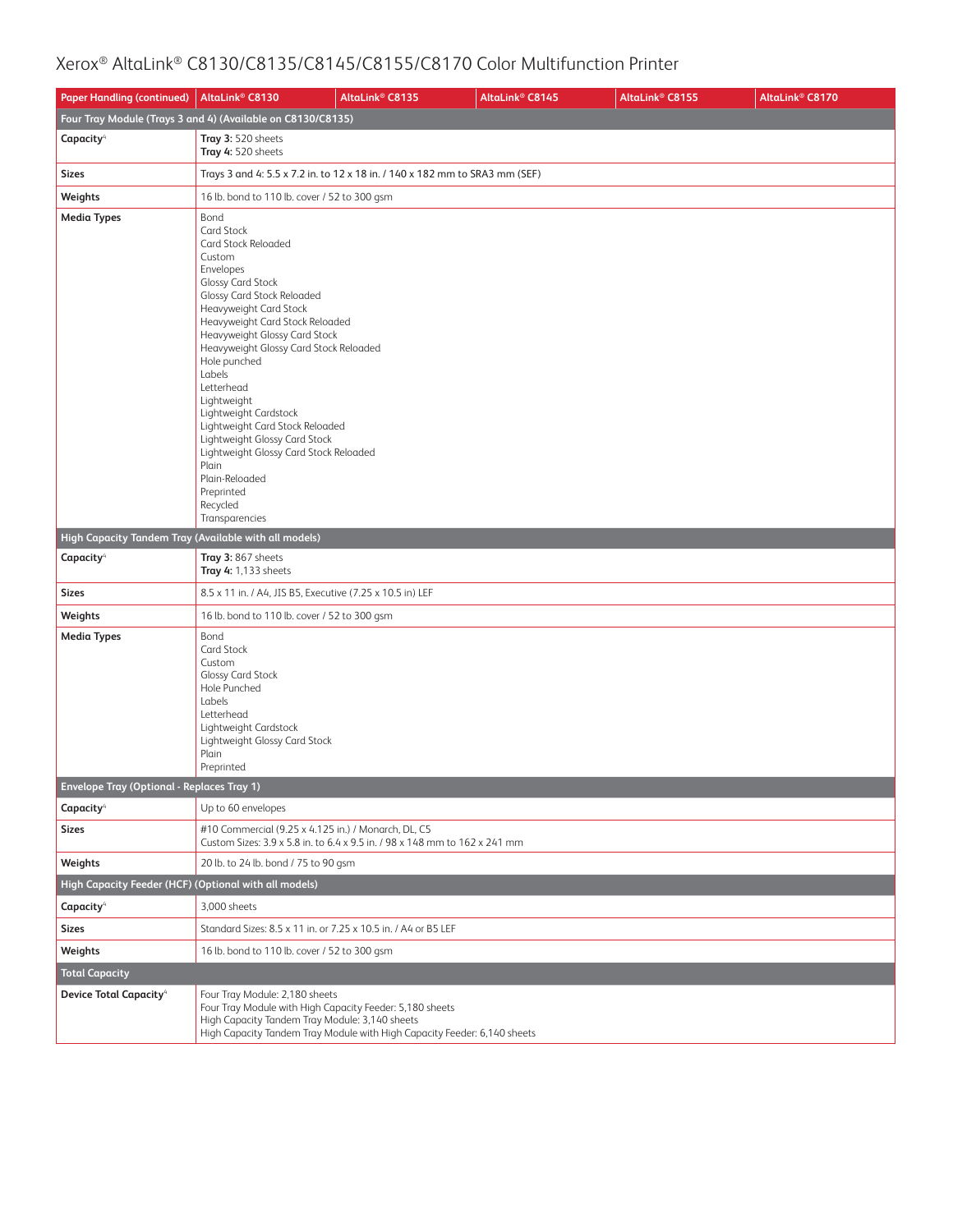| <b>Finishing</b>                                                            | AltaLink® C8130                                                                                                                                                                                                                                                                                              | AltaLink <sup>®</sup> C8135 | AltaLink <sup>®</sup> C8145                                                                                                                                                                   | AltaLink® C8155                                                                                                                                          | AltaLink® C8170 |
|-----------------------------------------------------------------------------|--------------------------------------------------------------------------------------------------------------------------------------------------------------------------------------------------------------------------------------------------------------------------------------------------------------|-----------------------------|-----------------------------------------------------------------------------------------------------------------------------------------------------------------------------------------------|----------------------------------------------------------------------------------------------------------------------------------------------------------|-----------------|
|                                                                             |                                                                                                                                                                                                                                                                                                              |                             |                                                                                                                                                                                               | Output Trays (Standard) (Dual Offset Catch Trays not available with Integrated Office Finisher and limited to one with Office FInisher and BR Finishers) |                 |
| <b>Stacking Tray Capacity</b> <sup>4</sup>                                  | Dual Offset Catch Tray: Up to 250 sheets each<br>Left Side Face up Tray: Up to 100 sheets                                                                                                                                                                                                                    |                             |                                                                                                                                                                                               |                                                                                                                                                          |                 |
| Integrated Office Finisher (Optional with AltaLink C8130/C8135/C8145/C8155) |                                                                                                                                                                                                                                                                                                              |                             |                                                                                                                                                                                               |                                                                                                                                                          |                 |
| <b>Stacking Tray Capacity</b>                                               | 500 sheets of 20 lb. bond / 80 gsm – 8.5 x 11 in. / A4 or 250 sheets of 20 lb. bond / 80 gsm – 11 x 17 in. / A3                                                                                                                                                                                              |                             |                                                                                                                                                                                               |                                                                                                                                                          |                 |
| <b>Sizes</b>                                                                | 3.5 x 3.9 in. to 11.7 x 17 in. / 89 x 98 mm to 297 x 432 mm                                                                                                                                                                                                                                                  |                             |                                                                                                                                                                                               |                                                                                                                                                          |                 |
| Weights                                                                     | 16 lb. bond to 110 lb. cover / 52 to 300 gsm                                                                                                                                                                                                                                                                 |                             |                                                                                                                                                                                               |                                                                                                                                                          |                 |
| Stapling                                                                    | Single / Dual Position<br>Auto-Stapling:<br>50 sheets maximum: Letter / A4 / B5 size sheets (less than 90 gsm or (2) 220 gsm covers)<br>30 sheets maximum: Legal / Tabloid / A3 / B4 size sheets (less than 90 qsm or (2) 220 qsm covers)                                                                    |                             |                                                                                                                                                                                               |                                                                                                                                                          |                 |
| <b>Office Finisher (Optional)</b>                                           |                                                                                                                                                                                                                                                                                                              |                             |                                                                                                                                                                                               |                                                                                                                                                          |                 |
| <b>Stacking Tray Capacity</b> <sup>4</sup>                                  | 2,000 sheets unstapled or 1,000 sheets single stapled or 750 sheets dual stapled (8.5 x 11 in. / A4)                                                                                                                                                                                                         |                             |                                                                                                                                                                                               |                                                                                                                                                          |                 |
| <b>Stacking Tray Sizes</b>                                                  | 8.3 x 7.2 in. to 11.7 x 17 in. / 210 x 182 mm to 297 x 432 mm                                                                                                                                                                                                                                                |                             |                                                                                                                                                                                               |                                                                                                                                                          |                 |
| Weights                                                                     | 16 lb. bond to 110 lb. cover / 52 to 300 gsm                                                                                                                                                                                                                                                                 |                             |                                                                                                                                                                                               |                                                                                                                                                          |                 |
| <b>Multiposition Stapling</b>                                               |                                                                                                                                                                                                                                                                                                              |                             | 50 sheets maximum: Letter / A4 / B5 size sheets (less than 90 qsm or (2) 220 qsm covers)<br>30 sheets maximum: Legal / Tabloid / A3 / B4 size sheets (less than 90 gsm or (2) 220 gsm covers) |                                                                                                                                                          |                 |
| Hole Punch (Optional)                                                       | North America: 2/3-hole punch<br>Europe: 2/4-hole punch<br>Optional: 4-hole "Swedish" punch                                                                                                                                                                                                                  |                             |                                                                                                                                                                                               |                                                                                                                                                          |                 |
|                                                                             | Booklet Maker for Office Finisher (Score/Crease, Saddle-stitch Staple) (Optional)                                                                                                                                                                                                                            |                             |                                                                                                                                                                                               |                                                                                                                                                          |                 |
| <b>Top Tray Capacity<sup>4</sup></b>                                        | 40 booklets (2-15 sheets per booklet - 20 lb. / 80 gsm or less)                                                                                                                                                                                                                                              |                             |                                                                                                                                                                                               |                                                                                                                                                          |                 |
| <b>Sizes</b>                                                                | Letter - 8.5 x 11 in. / A4 SEF<br>Legal - 8.5 x 14 in. / B4 SEF<br>Tabloid - 11 x 17 in. / A3 SEF                                                                                                                                                                                                            |                             |                                                                                                                                                                                               |                                                                                                                                                          |                 |
| Saddle-Stitch Stapling                                                      | 2-15 sheets / 8-60 page booklet<br>16 lb. bond to 67 lb. bond / 60 to 256 gsm                                                                                                                                                                                                                                |                             |                                                                                                                                                                                               |                                                                                                                                                          |                 |
| <b>Score / Crease</b>                                                       | 1-15 sheets / unstapled<br>18 lb. bond to 28 lb. bond / 60 to 105 gsm                                                                                                                                                                                                                                        |                             |                                                                                                                                                                                               |                                                                                                                                                          |                 |
|                                                                             | Business Ready (BR) Finisher (Optional) (Requires Horizontal Transport Kit)                                                                                                                                                                                                                                  |                             |                                                                                                                                                                                               |                                                                                                                                                          |                 |
| Capacity <sup>4</sup>                                                       | Offsetting Top Tray: 500 sheets<br>Stacking Stapling Tray: 3,000 sheets unstapled or<br>100 sets (dual or 4-position stapling) 11 x 17 in., 8.5 x 14 in. / A3 or 200 sets (single-position staple) 8.5 x 11 in. / A4                                                                                         |                             |                                                                                                                                                                                               |                                                                                                                                                          |                 |
| <b>Sizes</b>                                                                | 3.9 x 5.8 in to 12.6 x 19.2 in / 100 x 148 mm x 320 x 488 mm for top tray<br>7.25 x 10.5 in. to 12.6 x 19 in. / 182 x 203 mm to 320 x 488 mm for stacking<br>7.25 x 10.5 in. to 11 x 17 in. / B5 to A3 for stapling                                                                                          |                             |                                                                                                                                                                                               |                                                                                                                                                          |                 |
| Weights                                                                     | 16 lb. bond to 110 lb. cover / 52 to 300 gsm                                                                                                                                                                                                                                                                 |                             |                                                                                                                                                                                               |                                                                                                                                                          |                 |
| <b>Stapling</b>                                                             | Single and multiposition stapling<br>Auto stapling (50 sheets maximum) - 24 lb. / 90 gsm<br>Letter, Legal, Tabloid, A3, A4, B4 and B5 sizes supported                                                                                                                                                        |                             |                                                                                                                                                                                               |                                                                                                                                                          |                 |
| <b>Hole Punch</b>                                                           | North America: 2/3-hole punch<br>Europe: 2/4-hole punch<br>Optional: 4-hole "Swedish" punch                                                                                                                                                                                                                  |                             |                                                                                                                                                                                               |                                                                                                                                                          |                 |
|                                                                             | BR Booklet Maker Finisher (Optional) (Requires Horizontal Transport Kit)                                                                                                                                                                                                                                     |                             |                                                                                                                                                                                               |                                                                                                                                                          |                 |
| Capacity <sup>4</sup>                                                       | Offsetting Top Tray: 500 sheets of 8.5 x 11 in. / A4 unstapled<br>Stacking Stapling Tray:<br>1,500 sheets of 8.5 x 11 in. / 11 x 17 in. / A4 / A3 unstapled or<br>200 stapled sets of 8.5 x 11 in. / A4 (single-position stapling or<br>dual or 4-position stapling) or 100 stapled sets of 11 x 17 in. / A3 |                             |                                                                                                                                                                                               |                                                                                                                                                          |                 |
| Sizes                                                                       | 3.9 x 5.8 in to 12.6 x 19.2 in / 100 x 148 mm x 320 x 488 mm for top tray<br>7.25 x 10.5 in. to 12.6 x 19 in. / 182 x 203 mm to 320 x 488 mm for stacking<br>7.25 x 10.5 in. to 11 x 17 in. / B5 to A3 for stapling                                                                                          |                             |                                                                                                                                                                                               |                                                                                                                                                          |                 |
| Weights                                                                     | 16 lb. bond to 110 lb. cover / 52 to 300 gsm                                                                                                                                                                                                                                                                 |                             |                                                                                                                                                                                               |                                                                                                                                                          |                 |
| Stapling                                                                    | Single and multiposition stapling<br>Auto stapling (50 sheets maximum) - 24 lb. / 90 gsm<br>Letter, Legal, Tabloid, A3, A4, B4 and B5 sizes supported                                                                                                                                                        |                             |                                                                                                                                                                                               |                                                                                                                                                          |                 |
| <b>Hole Punch</b>                                                           | North America: 2/3-hole punch<br>Europe: 2/4-hole punch<br><b>Optional:</b> 4-hole "Swedish" punch                                                                                                                                                                                                           |                             |                                                                                                                                                                                               |                                                                                                                                                          |                 |
| <b>Booklet Maker</b>                                                        | Saddle-stitch 2 to 16 sheets (7 sheets at 106 to 176 gsm coated or 5 sheets at 177 to 220 gsm coated)<br>Bi-fold up to 5 sheets<br>Letter, Legal, Tabloid, A3, A4 supported                                                                                                                                  |                             |                                                                                                                                                                                               |                                                                                                                                                          |                 |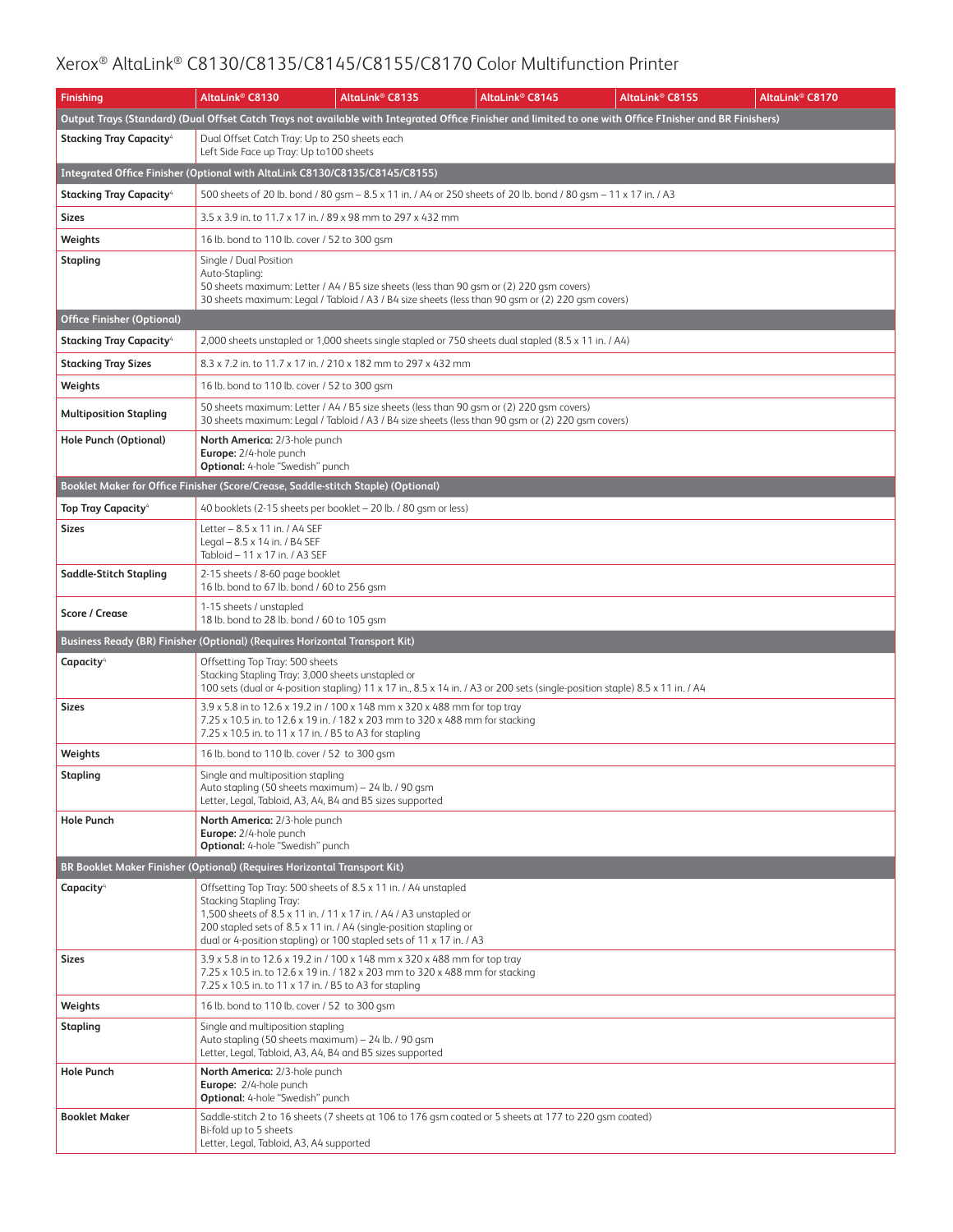| <b>Finishing (continued)</b>                                              | AltaLink <sup>®</sup> C8130                                                                                                                                                                                                                                                                                                                                                                                                                                                                                                                                                                                                                                                                                                                                                                                                                                                                                                                                                                                               | AltaLink <sup>®</sup> C8135                                                                                  | AltaLink <sup>®</sup> C8145                        | AltaLink <sup>®</sup> C8155                                                                                                                                                                                                                                                                                     | AltaLink® C8170                                    |  |  |  |
|---------------------------------------------------------------------------|---------------------------------------------------------------------------------------------------------------------------------------------------------------------------------------------------------------------------------------------------------------------------------------------------------------------------------------------------------------------------------------------------------------------------------------------------------------------------------------------------------------------------------------------------------------------------------------------------------------------------------------------------------------------------------------------------------------------------------------------------------------------------------------------------------------------------------------------------------------------------------------------------------------------------------------------------------------------------------------------------------------------------|--------------------------------------------------------------------------------------------------------------|----------------------------------------------------|-----------------------------------------------------------------------------------------------------------------------------------------------------------------------------------------------------------------------------------------------------------------------------------------------------------------|----------------------------------------------------|--|--|--|
|                                                                           |                                                                                                                                                                                                                                                                                                                                                                                                                                                                                                                                                                                                                                                                                                                                                                                                                                                                                                                                                                                                                           | C-fold / Z-fold Unit (Optional with BR Finisher and BR Booklet Maker Finisher)                               |                                                    |                                                                                                                                                                                                                                                                                                                 |                                                    |  |  |  |
| <b>Types</b>                                                              | C-fold, Z-fold and Z-half-fold                                                                                                                                                                                                                                                                                                                                                                                                                                                                                                                                                                                                                                                                                                                                                                                                                                                                                                                                                                                            |                                                                                                              |                                                    |                                                                                                                                                                                                                                                                                                                 |                                                    |  |  |  |
| Capacity <sup>6</sup>                                                     | 40 sheets                                                                                                                                                                                                                                                                                                                                                                                                                                                                                                                                                                                                                                                                                                                                                                                                                                                                                                                                                                                                                 |                                                                                                              |                                                    |                                                                                                                                                                                                                                                                                                                 |                                                    |  |  |  |
| Sizes                                                                     | C-fold and Z-fold: Letter - 8.5 x 11 in. / A4 SEF only<br>Z-half-fold: Tabloid - 11 x 17 in. / A3 only                                                                                                                                                                                                                                                                                                                                                                                                                                                                                                                                                                                                                                                                                                                                                                                                                                                                                                                    |                                                                                                              |                                                    |                                                                                                                                                                                                                                                                                                                 |                                                    |  |  |  |
| Weights                                                                   | 16 lb. to 24 lb. bond / 64 to 90 gsm                                                                                                                                                                                                                                                                                                                                                                                                                                                                                                                                                                                                                                                                                                                                                                                                                                                                                                                                                                                      |                                                                                                              |                                                    |                                                                                                                                                                                                                                                                                                                 |                                                    |  |  |  |
| <b>Output Trays</b>                                                       | Envelope Tray: C-fold, Z-fold and Tri-fold<br>Stacker Tray or Top Tray: Z-half-fold                                                                                                                                                                                                                                                                                                                                                                                                                                                                                                                                                                                                                                                                                                                                                                                                                                                                                                                                       |                                                                                                              |                                                    |                                                                                                                                                                                                                                                                                                                 |                                                    |  |  |  |
|                                                                           | Convenience Stapler (Optional - Includes Work Surface <sup>5</sup> )                                                                                                                                                                                                                                                                                                                                                                                                                                                                                                                                                                                                                                                                                                                                                                                                                                                                                                                                                      |                                                                                                              |                                                    |                                                                                                                                                                                                                                                                                                                 |                                                    |  |  |  |
| Capacity <sup>6</sup>                                                     | 50-sheet stapling<br>5,000 staples<br>Requires separate power outlet                                                                                                                                                                                                                                                                                                                                                                                                                                                                                                                                                                                                                                                                                                                                                                                                                                                                                                                                                      |                                                                                                              |                                                    |                                                                                                                                                                                                                                                                                                                 |                                                    |  |  |  |
| Copy                                                                      | AltaLink® C8130                                                                                                                                                                                                                                                                                                                                                                                                                                                                                                                                                                                                                                                                                                                                                                                                                                                                                                                                                                                                           | AltaLink <sup>®</sup> C8135                                                                                  | AltaLink <sup>®</sup> C8145                        | AltaLink <sup>®</sup> C8155                                                                                                                                                                                                                                                                                     | AltaLink® C8170                                    |  |  |  |
| First-Copy-Out Time<br>(from platen/warmed up<br>Color / Black-and-White) | As fast as 6.1 seconds /<br>As fast as 4.5 seconds                                                                                                                                                                                                                                                                                                                                                                                                                                                                                                                                                                                                                                                                                                                                                                                                                                                                                                                                                                        |                                                                                                              | As fast as 5.5 seconds /<br>As fast as 4.4 seconds | As fast as 4.7 seconds /<br>As fast as 3.7 seconds                                                                                                                                                                                                                                                              | As fast as 4.0 seconds /<br>As fast as 3.2 seconds |  |  |  |
| Sides (input:output)                                                      | $1-1, 1-2, 2-2, 2-1$                                                                                                                                                                                                                                                                                                                                                                                                                                                                                                                                                                                                                                                                                                                                                                                                                                                                                                                                                                                                      |                                                                                                              |                                                    |                                                                                                                                                                                                                                                                                                                 |                                                    |  |  |  |
| Quantity                                                                  | 1 to 9,999                                                                                                                                                                                                                                                                                                                                                                                                                                                                                                                                                                                                                                                                                                                                                                                                                                                                                                                                                                                                                |                                                                                                              |                                                    |                                                                                                                                                                                                                                                                                                                 |                                                    |  |  |  |
| <b>Resolution (max)</b>                                                   | Up to 600 x 600 dpi                                                                                                                                                                                                                                                                                                                                                                                                                                                                                                                                                                                                                                                                                                                                                                                                                                                                                                                                                                                                       |                                                                                                              |                                                    |                                                                                                                                                                                                                                                                                                                 |                                                    |  |  |  |
| <b>Reduction / Enlargement</b>                                            | Variable zoom from 25% to 400% in 1% increments                                                                                                                                                                                                                                                                                                                                                                                                                                                                                                                                                                                                                                                                                                                                                                                                                                                                                                                                                                           |                                                                                                              |                                                    |                                                                                                                                                                                                                                                                                                                 |                                                    |  |  |  |
| Concurrency                                                               |                                                                                                                                                                                                                                                                                                                                                                                                                                                                                                                                                                                                                                                                                                                                                                                                                                                                                                                                                                                                                           |                                                                                                              |                                                    |                                                                                                                                                                                                                                                                                                                 |                                                    |  |  |  |
| <b>Copy Features</b>                                                      | Program-ahead to allow job to be queued while initial job is processed (Copy, Print, Fax and Scan)<br>Annotation and Bates™ stamping (with color capability and font size adjustment)<br>Authentication for Services (i.e., Color Copy)<br>Auto Paper Select<br>Auto Reduction & Enlargement (To fit selected paper size)<br>Auto Tray Switching<br>Automatic 2-sided / Duplex Booklet Creation<br>Build Job (Enables page-level programming and also lets you proof each section or delete last section as the job is built)<br>Collation<br>Covers (Front only, front and back, back only, printed inside and out: Blank or Printed)<br>Dividers (blank)<br><b>Edge Erase</b><br>Features Help (Intuitive text and graphic descriptions)<br><b>ID Card Copy</b><br><b>Image Quality Adjustments</b><br>Image Shift (with Auto Center option)<br>Invert Image (negative or mirror image)<br>Large Job Interrupt<br>Multi-up (up to 15 columns by 15 rows)<br>Sample Set<br>Save Job Settings<br>Single Color<br>Stapling |                                                                                                              |                                                    |                                                                                                                                                                                                                                                                                                                 |                                                    |  |  |  |
| Xerox <sup>®</sup> Copier Assistant <sup>®</sup>                          |                                                                                                                                                                                                                                                                                                                                                                                                                                                                                                                                                                                                                                                                                                                                                                                                                                                                                                                                                                                                                           | Section 508-compliant. For more information or to download Xerox® Copier Assistant for free, visit xerox.com |                                                    | Xerox® Copier Assistant® Software provides a PC-based alternative to the user interface touchscreen. Used in conjunction with a customer-supplied PC<br>attached via the USB port, this software supports text-to-speech, screen magnification and easy PC keyboard access to basic and advanced copy features. |                                                    |  |  |  |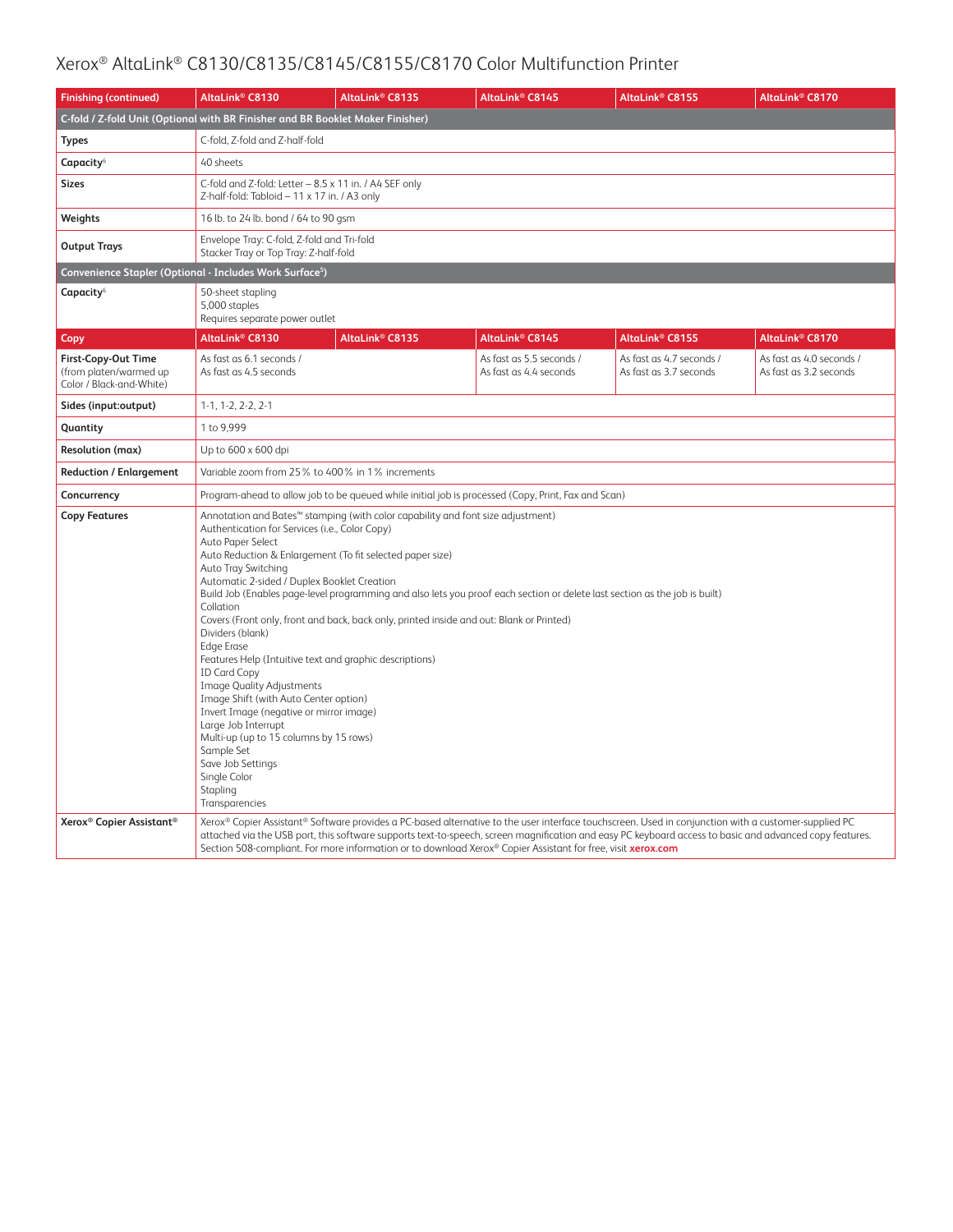| Print                                               | AltaLink <sup>®</sup> C8130                                                                                                                                                                                                                                                                                                                                                                                                                                                                                                                                                                                                                                                                                                                                                                                                                                                                                                                       | AltaLink® C8135 | AltaLink <sup>®</sup> C8145                                                                                                                                                                                                                                                                                                                                                                                                      | AltaLink <sup>®</sup> C8155 | AltaLink® C8170 |
|-----------------------------------------------------|---------------------------------------------------------------------------------------------------------------------------------------------------------------------------------------------------------------------------------------------------------------------------------------------------------------------------------------------------------------------------------------------------------------------------------------------------------------------------------------------------------------------------------------------------------------------------------------------------------------------------------------------------------------------------------------------------------------------------------------------------------------------------------------------------------------------------------------------------------------------------------------------------------------------------------------------------|-----------------|----------------------------------------------------------------------------------------------------------------------------------------------------------------------------------------------------------------------------------------------------------------------------------------------------------------------------------------------------------------------------------------------------------------------------------|-----------------------------|-----------------|
| <b>Resolution</b> (up to)                           | 1200 x 2400 dpi                                                                                                                                                                                                                                                                                                                                                                                                                                                                                                                                                                                                                                                                                                                                                                                                                                                                                                                                   |                 |                                                                                                                                                                                                                                                                                                                                                                                                                                  |                             |                 |
| <b>Print Features</b>                               | <b>Application Defaults</b><br>Banner Sheet Enable / Disable<br>Custom Color Options (Color By Words) Bi-directional Real-time Status<br>Cover Selection<br>Delay Print (specific time) User Permissions<br>Image Options (Toner Saver, Resolution (Standard, Enhanced, High)<br>Job Identification (Print ID or Banner, Print ID in margins on first page only or all pages)<br>LAN Fax (requires optional Fax Kit)<br>Layout / Watermark<br>N-up (up to 16 pages per sheet)<br>Booklet Layout<br>Long Sheet / Banner<br>Finishina<br>Fit to New Paper Size<br>Hold All Jobs<br>Paper Selection by Attribute Sample Set<br>Saved Job (color jobs can be printed as monochrome)<br>Secure Print with Timed Deletion<br>Special Pages (exception page programming: covers, inserts, exception pages)<br>Store and Recall Driver Settings<br>Two-sided Printing (as default)<br>Print From Cloud Repositories (Dropbox, One Drive and Google Drive) |                 | Sustainability Features (Xerox® Earth Smart Settings, Duplex, N-up, Turn-off Banner and Print ID, Smart Sample Set, Hold All Jobs)                                                                                                                                                                                                                                                                                               |                             |                 |
| <b>Print from USB</b>                               | Allows walk-up printing from Type A USB port on front panel<br>Supports direct printing from computer via Type B USB port<br>Supported file formats: PDF, JPEG, TIFF, PS, XPS, PCL<br>Color jobs can be printed as black-and-white                                                                                                                                                                                                                                                                                                                                                                                                                                                                                                                                                                                                                                                                                                                |                 |                                                                                                                                                                                                                                                                                                                                                                                                                                  |                             |                 |
| <b>Operating Systems</b>                            | Windows Server 2008 SP2 (32- and 64-bit)<br>Windows Server 2008 R2 (64-bit)<br>Windows Server 2012 and R2 (64-bit)<br>Windows Server 2016 (64-bit)<br>Windows Server 2019 (64-bit)<br>Windows 7 (32- and 64-bit)<br>Windows 8 (32- and 64-bit)<br>Windows 8.1 (32- and 64-bit)<br>Windows 10 (32- and 64-bit)<br>Mac OS 10.13, 10.14, 10.15<br>Fedora <sup>®</sup> Core<br>Ubuntu®                                                                                                                                                                                                                                                                                                                                                                                                                                                                                                                                                                |                 |                                                                                                                                                                                                                                                                                                                                                                                                                                  |                             |                 |
| <b>Network Protocols</b>                            | Microsoft Windows Networking over IP<br>Bonjour® / AirPrint®<br>IP <sub>v</sub> 6<br>Most protocols not in use can be disabled                                                                                                                                                                                                                                                                                                                                                                                                                                                                                                                                                                                                                                                                                                                                                                                                                    |                 | TCP/IP: HTTP/HTTPS, Internet Printing Protocol, LPR/LPD, Raw Socket Printing/Port 9100, IPv4/IPv6, WSD                                                                                                                                                                                                                                                                                                                           |                             |                 |
| <b>Font Capability</b>                              |                                                                                                                                                                                                                                                                                                                                                                                                                                                                                                                                                                                                                                                                                                                                                                                                                                                                                                                                                   |                 | PCL: 93 scalable fonts, line printer and bitmap font (including Cyrillic font support) PostScript 3: 173 Type 1 fonts, 2 Multiple Master fonts                                                                                                                                                                                                                                                                                   |                             |                 |
| Xerox <sup>®</sup> Global Print Driver <sup>®</sup> |                                                                                                                                                                                                                                                                                                                                                                                                                                                                                                                                                                                                                                                                                                                                                                                                                                                                                                                                                   |                 | A truly universal print driver that lets IT administrators install, upgrade and manage Xerox® and non-Xerox devices from a single driver. It provides a consis-<br>tent, easy-to-use interface for end-users, reducing the number of support calls and simplifying print services management.                                                                                                                                    |                             |                 |
| Xerox <sup>®</sup> Pull Print Driver                |                                                                                                                                                                                                                                                                                                                                                                                                                                                                                                                                                                                                                                                                                                                                                                                                                                                                                                                                                   |                 | Makes it easy for IT managers to qualify, deploy and manage all print devices using a single driver in a Pull Print environment. Uses a single queue and single<br>driver. The Xerox® Pull Print Driver extends convenience across a broad range of printing assets. IT administrators no longer need to manage and configure<br>multiple drivers. Used in conjunction with Equitrac Office®, Ysoft® SafeQ®, Pharos® and others. |                             |                 |
|                                                     | Unified Address Book for Fax, Internet Fax, Email and Scan to                                                                                                                                                                                                                                                                                                                                                                                                                                                                                                                                                                                                                                                                                                                                                                                                                                                                                     |                 |                                                                                                                                                                                                                                                                                                                                                                                                                                  |                             |                 |
| <b>Features</b>                                     | Services supported: Fax, Internet Fax, Email, Scan to<br>Maximum contacts: 5,000<br>Contacts: Supports 1 or more destinations<br>Favorites for quick access of all services supported                                                                                                                                                                                                                                                                                                                                                                                                                                                                                                                                                                                                                                                                                                                                                             |                 |                                                                                                                                                                                                                                                                                                                                                                                                                                  |                             |                 |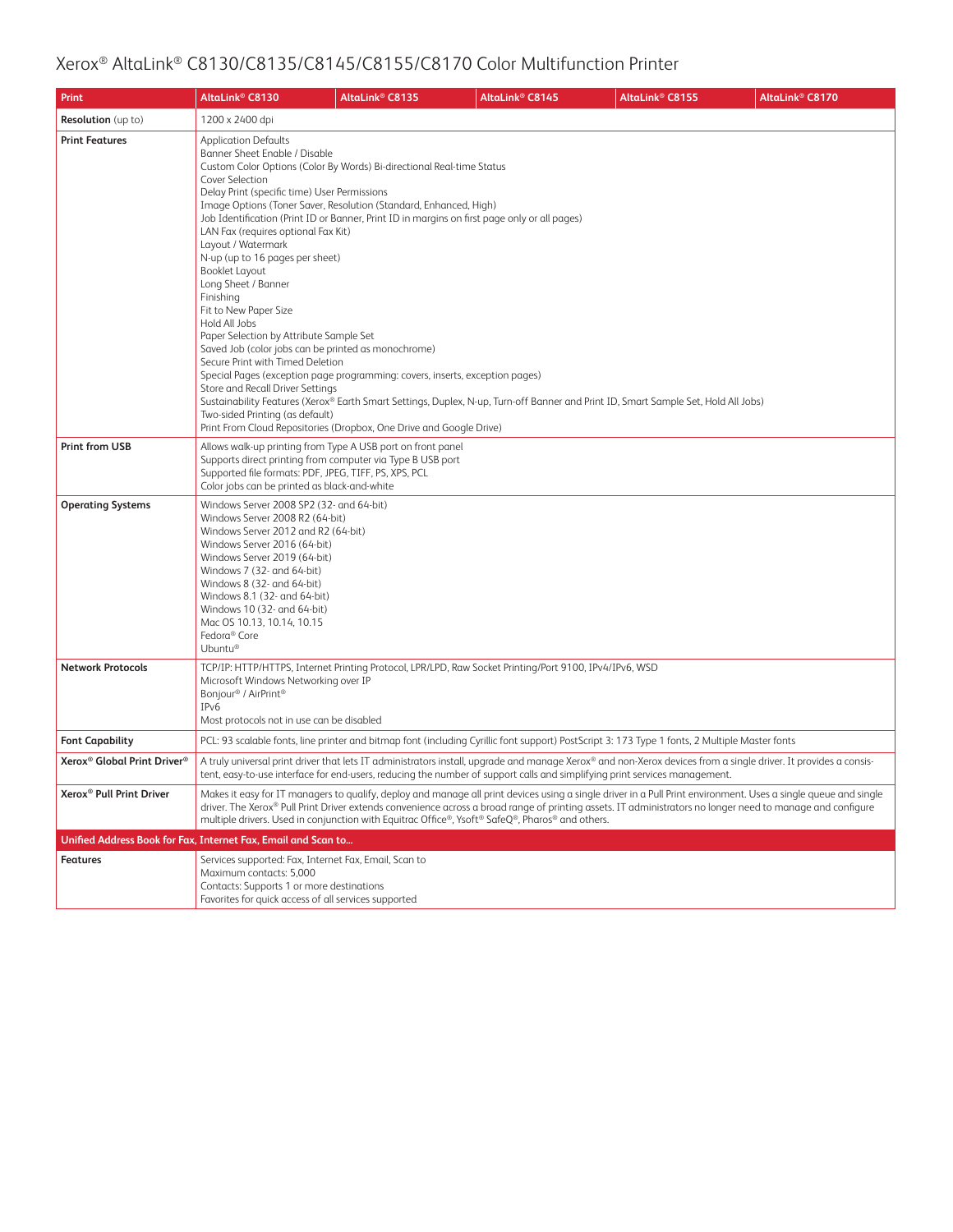| <b>Scan</b>                                          | AltaLink® C8130                                                                                                                                                                                                                                                                                                                              | AltaLink <sup>®</sup> C8135                                                                                                                                                                                                                                                                                   | AltaLink <sup>®</sup> C8145                                                                                              | AltaLink® C8155                                                                                                                                               | AltaLink® C8170                                                                                 |  |  |
|------------------------------------------------------|----------------------------------------------------------------------------------------------------------------------------------------------------------------------------------------------------------------------------------------------------------------------------------------------------------------------------------------------|---------------------------------------------------------------------------------------------------------------------------------------------------------------------------------------------------------------------------------------------------------------------------------------------------------------|--------------------------------------------------------------------------------------------------------------------------|---------------------------------------------------------------------------------------------------------------------------------------------------------------|-------------------------------------------------------------------------------------------------|--|--|
| Concurrency                                          | concurrent jobs)                                                                                                                                                                                                                                                                                                                             |                                                                                                                                                                                                                                                                                                               |                                                                                                                          | Scan while the system is printing, copying, or while it is transferring scan to network or fax jobs (priority is for return of scanned originals and printing |                                                                                                 |  |  |
| <b>Input Speed</b><br>(up to)                        | 82 ppm black-and-white and color (simplex)<br>141 ipm black-and-white and color (duplex)                                                                                                                                                                                                                                                     |                                                                                                                                                                                                                                                                                                               |                                                                                                                          |                                                                                                                                                               | 135 ppm black-and-white<br>and color (simplex)<br>270 ipm black-and-white and<br>color (duplex) |  |  |
| Resolution                                           | 72 x 72 dpi to 600 x 600 dpi                                                                                                                                                                                                                                                                                                                 |                                                                                                                                                                                                                                                                                                               |                                                                                                                          |                                                                                                                                                               |                                                                                                 |  |  |
| Bit Depth                                            |                                                                                                                                                                                                                                                                                                                                              | 1-bit (black-and-white), 8-bit (grayscale), 24-bit (color)                                                                                                                                                                                                                                                    |                                                                                                                          |                                                                                                                                                               |                                                                                                 |  |  |
| <b>Maximum Scan Area</b>                             | 11 x 17 in. / A3                                                                                                                                                                                                                                                                                                                             |                                                                                                                                                                                                                                                                                                               |                                                                                                                          |                                                                                                                                                               |                                                                                                 |  |  |
| <b>Scan Template</b><br>Management                   | Support 250 scan templates                                                                                                                                                                                                                                                                                                                   |                                                                                                                                                                                                                                                                                                               |                                                                                                                          | Create Xerox® CentreWare® IS scan templates and share via device cloning to other multifunction printers' confirmation sheet options                          |                                                                                                 |  |  |
| <b>Network Protocols</b>                             | SFTP, FTP, SMB, HTTP, HTTPS                                                                                                                                                                                                                                                                                                                  |                                                                                                                                                                                                                                                                                                               |                                                                                                                          |                                                                                                                                                               |                                                                                                 |  |  |
| <b>File Compression</b>                              |                                                                                                                                                                                                                                                                                                                                              | Color TIFF (TIFF 6.0 or TTN2 with JPEG, LZW)<br>Black-and-white TIFF (G3MH, G4 MMR compression - single or multiple pages)<br>Searchable PDF/OCR and PDF/A-1b (MRC, JPEG, G3 MH, G4 MMR, JBIG 2 Huffman, JBIG Arithmetic Compression, Deflate (for black-and-white and within<br>MRC)) Linearized PDF / PDF/A |                                                                                                                          |                                                                                                                                                               |                                                                                                 |  |  |
| <b>Document Management</b><br>Fields (Metadata)      |                                                                                                                                                                                                                                                                                                                                              | Features only available in Network Scan to File Templates:<br>Metadata field consists of field name, default value and other configurations<br>· Customized fields viewed on user interface for variable data input                                                                                           | • 1 to 6 user programmable metadata fields per network scan to file templates and unlimited fields within the template - |                                                                                                                                                               |                                                                                                 |  |  |
| <b>Scan Features</b>                                 | Mixed Size Originals Scan Build Job<br><b>Scan Preview</b><br>Compression Quality/File Size Control<br>Auto Background and Shadow Suppression<br>Size for Size (for mixed size originals)<br>TWAIN Support / WIA 2.0 Support<br><b>Bound Originals</b><br><b>Edge Erase</b><br>Reduction/Enlargement<br>Single Touch Scan buttons (up to 10) | Original Type (Photo and Text, Photo, Text, Map, Newspaper / Magazine)                                                                                                                                                                                                                                        |                                                                                                                          |                                                                                                                                                               |                                                                                                 |  |  |
| <b>Scan to Email (Standard)</b>                      |                                                                                                                                                                                                                                                                                                                                              |                                                                                                                                                                                                                                                                                                               |                                                                                                                          |                                                                                                                                                               |                                                                                                 |  |  |
| <b>Scan Features</b>                                 | • Scan to Email S/MIME Encryption<br>• Email signing (requires Smart Card option)<br>• Auto send to self                                                                                                                                                                                                                                     |                                                                                                                                                                                                                                                                                                               |                                                                                                                          | • Email signatures (6 lines each of 128 character max), email message body (user configurable), email Embedded Web Server confirmation sheet options          |                                                                                                 |  |  |
| <b>Directory Access</b>                              |                                                                                                                                                                                                                                                                                                                                              |                                                                                                                                                                                                                                                                                                               | Address list via LDAP (Windows Active Directory, Exchange, Notes, Domino), Device Address Book                           |                                                                                                                                                               |                                                                                                 |  |  |
| <b>Scan To (Standard)</b>                            |                                                                                                                                                                                                                                                                                                                                              |                                                                                                                                                                                                                                                                                                               |                                                                                                                          |                                                                                                                                                               |                                                                                                 |  |  |
| <b>Features</b>                                      | Scan to USB<br>Scan to Home<br>Scan to Network (using Secure FTP/HTTP/HTTPS)<br>Scan to Email<br>Scan to PC/Server Client (SMB or FTP)<br>Scan to Mailbox                                                                                                                                                                                    | Scan to Network Folder (using Secure FTP/HTTP/HTTPS)<br>Scan to Cloud Repositories (Dropbox, One Drive and Google Drive) <sup>2</sup>                                                                                                                                                                         |                                                                                                                          |                                                                                                                                                               |                                                                                                 |  |  |
| <b>Workflow Scanning (Optional)</b>                  |                                                                                                                                                                                                                                                                                                                                              |                                                                                                                                                                                                                                                                                                               |                                                                                                                          |                                                                                                                                                               |                                                                                                 |  |  |
| <b>Scanning Software</b>                             | Autostore v7<br>ecopy ShareScan v5.2<br>eCopy ScanStation v5.2                                                                                                                                                                                                                                                                               |                                                                                                                                                                                                                                                                                                               |                                                                                                                          |                                                                                                                                                               |                                                                                                 |  |  |
| <b>Scanning Apps and</b><br><b>Xerox App Gallery</b> |                                                                                                                                                                                                                                                                                                                                              | See the full list of apps available in the Xerox App Gallery: xerox.com/AppGallery                                                                                                                                                                                                                            |                                                                                                                          | Scan to/from: Dropbox <sup>™</sup> , Google Drive™, Microsoft® OneDrive®, Microsoft Office 365™, Box®, Xerox® Workplace Mobile App (iOS/Android)              |                                                                                                 |  |  |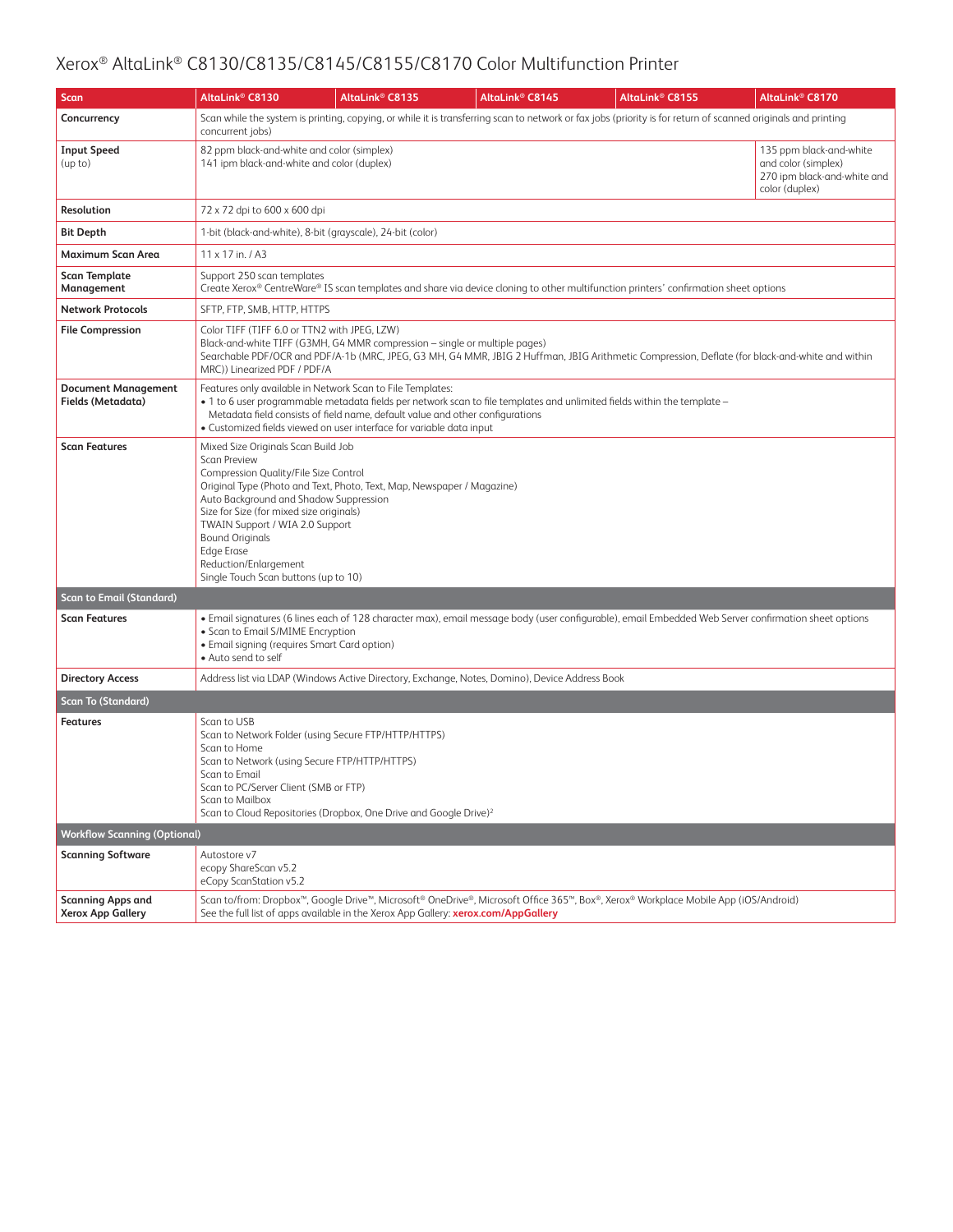| <b>Security</b>                                                            | AltaLink <sup>®</sup> C8130                                                                                                                                                                                                                                                                                                                                                                                                                                                                                                                                                                                                                                                                                                                                                                                                                                                                                                                                                                                                                                     | AltaLink® C8135                                                                                                                                                                                                                                                                                                                                                                                                                                                                                                                                                                                                                                                                                                                                                                                                                                                                                                                                                                                                                                                                                                                                                                                   | AltaLink <sup>®</sup> C8145                                                                                                                                                                                                                                                                                                                                                                                                                                                                                                                                                                                                                                                                                                                                                                                                                                                                                                                      | AltaLink <sup>®</sup> C8155 | AltaLink® C8170 |
|----------------------------------------------------------------------------|-----------------------------------------------------------------------------------------------------------------------------------------------------------------------------------------------------------------------------------------------------------------------------------------------------------------------------------------------------------------------------------------------------------------------------------------------------------------------------------------------------------------------------------------------------------------------------------------------------------------------------------------------------------------------------------------------------------------------------------------------------------------------------------------------------------------------------------------------------------------------------------------------------------------------------------------------------------------------------------------------------------------------------------------------------------------|---------------------------------------------------------------------------------------------------------------------------------------------------------------------------------------------------------------------------------------------------------------------------------------------------------------------------------------------------------------------------------------------------------------------------------------------------------------------------------------------------------------------------------------------------------------------------------------------------------------------------------------------------------------------------------------------------------------------------------------------------------------------------------------------------------------------------------------------------------------------------------------------------------------------------------------------------------------------------------------------------------------------------------------------------------------------------------------------------------------------------------------------------------------------------------------------------|--------------------------------------------------------------------------------------------------------------------------------------------------------------------------------------------------------------------------------------------------------------------------------------------------------------------------------------------------------------------------------------------------------------------------------------------------------------------------------------------------------------------------------------------------------------------------------------------------------------------------------------------------------------------------------------------------------------------------------------------------------------------------------------------------------------------------------------------------------------------------------------------------------------------------------------------------|-----------------------------|-----------------|
| <b>Features</b>                                                            | • Expanded Authentication<br>Windows server 2012), NDS, LDAP authentication<br>- Local Authentication (internal database)<br>- Secure Data<br>• Expanded Authorization<br>- SA access based on network credentials<br>- Authorization per user per service<br>- Secure Network Access<br>- Front USB Port 2<br>- Rear USB Port 1<br>- Rear USB Port 2<br>- Password Reset Access Control<br>$-802.1x$<br>- Hold all jobs<br>- Reprint Saved Jobs<br>- Scan to Mailbox enablement<br>- Fax Passcode length<br>- System timeout<br>- Show/Hide Login Name<br>- PostScript® Passwords<br>- FIPS 140-2 Encryption<br>- Firmware Updates (Firmware Upgrade) Enable/Disable<br>- Scheduled Upgrade<br>- SNMP V1/V2 Protocols: Enable/ Disable Services<br>- Scan services on multifunction printers<br>- Scan Workflow Management<br>- PII - Conceal Job Names<br>- PII - Show Concealed Job Names in Audit Logs<br>• Port disablement including USB ports<br>· Audit Log<br>• Hide Print Job Names<br>• Cisco <sup>®</sup> Identity Services Engine (ISE) compatible | - Digitally signed PDF (when using Smart Card authentication)<br>- Encrypted and authentication to SMTP server for Scan to Email<br>- Secure Print (up to 10 digit PIN or Network Authentication)<br>- Immediate Image Overwrite / Securely delete jobs using approved algorithms<br>- FIPS 140-2 256 bit Hard Disk Encryption, TLS, IPPS, HTTPS, SFTP, SNMPv3<br>• Configuration Watchdog (Monitor and remediate 29 security settings):<br>- Email Alerts - Group 1, 2 and 3 addresses, enablement, Recipient Group Preferences<br>- Remote Services Setup Supplies / Consumables: Enablement<br>- Remote Services Setup Supplies / Consumables: Software Download<br>- Remote Services Setup Supplies / Consumables: Feature Activation<br>- Remote Services Setup Supplies / Consumables: Update Device Settings<br>- Remote Services Setup Supplies / Consumables: Daily Synchronization Time<br>- Remote Start (TWAIN) Scan services on multifunction printers<br>- PII - Show Concealed Job Names in Network Accounting Reports<br>· IP Filter, IPsec, IPv6, TLS v1.0, v1.2, SNMPv3, HTTPs, 802.1X, SFTP<br>• McAfee® Embedded Control (whitelisting), McAfee® Integrity Control (optional) | - Network authentication to access device and/or device services via Kerberos (UNIX / Windows Server 2008), SMB (Windows Server 2008,<br>- Smart Card authentication - 144k CAC / PIV Card Support (2048 bit certificate key) / .NET<br>- Encrypted / Password Protected PDF (when using Email and Network Scan Templates only)<br>- On Demand Image Overwrite (Scheduled, Manual), includes sanitation of unused area of disk<br>- User Permissions required to access Print and Print Features (e.g. color access, or time restrictions) reflects in the print driver<br>- Remote Services Setup Supplies / Consumables: Automatically Send Diagnostic Information<br>• Security Information and Event Management (SIEM) support for McAfee Enterprise Security Manager, LogRhythm and Splunk <sup>2</sup><br>• Full System Common Criteria certified by NIAP under HD Protection Profile for Hardcopy Devices v1.0 (HCD-PP v1.0) <sup>7</sup> |                             |                 |
| Xerox <sup>®</sup> Integrated RFID<br><b>Card Reader</b><br>(Optional kit) | the multifunction printer panel.                                                                                                                                                                                                                                                                                                                                                                                                                                                                                                                                                                                                                                                                                                                                                                                                                                                                                                                                                                                                                                |                                                                                                                                                                                                                                                                                                                                                                                                                                                                                                                                                                                                                                                                                                                                                                                                                                                                                                                                                                                                                                                                                                                                                                                                   | Integrated support for most industry security cards providing additional security; with embedded multifunction printer card readers in                                                                                                                                                                                                                                                                                                                                                                                                                                                                                                                                                                                                                                                                                                                                                                                                           |                             |                 |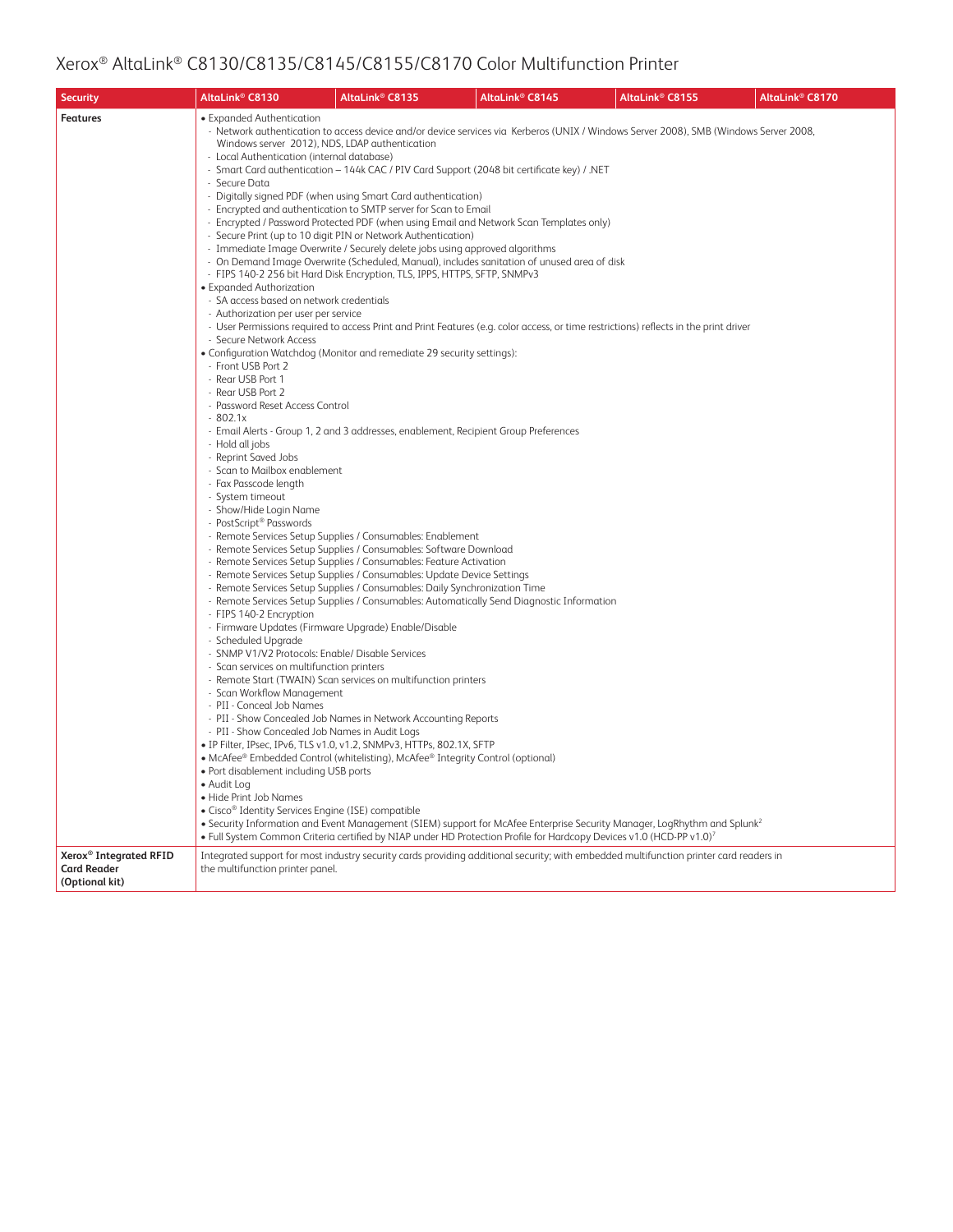| Fax                                | AltaLink® C8130                                                                                                                                                                                                                                                                                               | AltaLink <sup>®</sup> C8135                                                                                                                                                                                         | AltaLink <sup>®</sup> C8145 | AltaLink <sup>®</sup> C8155                                                                                                                    | AltaLink <sup>®</sup> C8170 |  |  |  |
|------------------------------------|---------------------------------------------------------------------------------------------------------------------------------------------------------------------------------------------------------------------------------------------------------------------------------------------------------------|---------------------------------------------------------------------------------------------------------------------------------------------------------------------------------------------------------------------|-----------------------------|------------------------------------------------------------------------------------------------------------------------------------------------|-----------------------------|--|--|--|
| <b>Network Server Fax Features</b> |                                                                                                                                                                                                                                                                                                               |                                                                                                                                                                                                                     |                             |                                                                                                                                                |                             |  |  |  |
| Compatibility                      |                                                                                                                                                                                                                                                                                                               | ITU (CCITT) group 3; Various Xerox Business Innovation Partner Solutions                                                                                                                                            |                             |                                                                                                                                                |                             |  |  |  |
| Maximum Scan Area                  | 11 x 17 in. / A3                                                                                                                                                                                                                                                                                              |                                                                                                                                                                                                                     |                             |                                                                                                                                                |                             |  |  |  |
| <b>Fax Send Features</b>           | One- or Two-sided Scanning (up to 11 x 17 in. / A3)<br>Add to Send List (200 numbers maximum)                                                                                                                                                                                                                 | Build Job, Favorites, Delay Send (specific time) Original Type (photo, text or photo and text)                                                                                                                      |                             |                                                                                                                                                |                             |  |  |  |
| <b>Fax Print Features</b>          | One- or Two-sided Printing, Staple, Secure Print                                                                                                                                                                                                                                                              |                                                                                                                                                                                                                     |                             |                                                                                                                                                |                             |  |  |  |
| <b>Transmission Resolution</b>     | Superfine: 400 x 200 dpi (Scan at 600 x 600 dpi)<br>Fine: 200 x 200 dpi<br>Standard: 200 x 100 dpi                                                                                                                                                                                                            |                                                                                                                                                                                                                     |                             |                                                                                                                                                |                             |  |  |  |
| <b>Internet Fax Features</b>       |                                                                                                                                                                                                                                                                                                               |                                                                                                                                                                                                                     |                             |                                                                                                                                                |                             |  |  |  |
| Compatibility                      |                                                                                                                                                                                                                                                                                                               | Direct print-ready document transmission to remote Internet Fax machines or email clients (SMTP)<br>Reception and automatic printout of documents sent via email from remote Internet Fax machines or email clients |                             |                                                                                                                                                |                             |  |  |  |
| <b>Directory Access</b>            | Utilizes the Unified Address Book                                                                                                                                                                                                                                                                             |                                                                                                                                                                                                                     |                             |                                                                                                                                                |                             |  |  |  |
| Send / Receive                     | Send: Multi-page TIFF, PDF, PDF/A<br>Receive: TIFF, MTIFF, PDF, PDF/A, PS, text, PCL, PRN, JPEG                                                                                                                                                                                                               |                                                                                                                                                                                                                     |                             |                                                                                                                                                |                             |  |  |  |
| Resolution                         | 72 x 72 dpi to 600 x 600 dpi<br>Bit Depth: 1-bit (black-and-white)                                                                                                                                                                                                                                            |                                                                                                                                                                                                                     |                             |                                                                                                                                                |                             |  |  |  |
| <b>Network Protocols</b>           | SMTP (send), POP3 (receive)                                                                                                                                                                                                                                                                                   |                                                                                                                                                                                                                     |                             |                                                                                                                                                |                             |  |  |  |
| Compliance                         | ITU-T T.37 compliant                                                                                                                                                                                                                                                                                          |                                                                                                                                                                                                                     |                             |                                                                                                                                                |                             |  |  |  |
|                                    | Walk-up Fax Features (Optional; Customer-Installable - 1 and 2 lines)                                                                                                                                                                                                                                         |                                                                                                                                                                                                                     |                             |                                                                                                                                                |                             |  |  |  |
| Compatibility                      | ITU (CCITT) Group 3                                                                                                                                                                                                                                                                                           |                                                                                                                                                                                                                     |                             |                                                                                                                                                |                             |  |  |  |
| Speed / Modems                     | ATA analog terminal adapter utilizing T38 (optional)                                                                                                                                                                                                                                                          | One or Two V.34 modems: 33,600 bps. Less than 4 seconds per page transmission time                                                                                                                                  |                             |                                                                                                                                                |                             |  |  |  |
| Compression / Speed                | MH/G3, MR/G3, MMR/SG3, JBIG/SG3                                                                                                                                                                                                                                                                               |                                                                                                                                                                                                                     |                             |                                                                                                                                                |                             |  |  |  |
| Resolution                         | <b>Walkup Send:</b><br>Standard: 200 x 100 dpi<br>Fine: 200 x 200 dpi Superfine: 600 x 600 dpi<br><b>Receive:</b> Accepts all sizes                                                                                                                                                                           |                                                                                                                                                                                                                     |                             |                                                                                                                                                |                             |  |  |  |
| <b>Fax Send Features</b>           | LAN Fax (fax from print driver)<br>Auto Fax Transmission Reduction<br>Page-by-page Job Status at the Machine<br>Delay Start, Build Job, Favorites<br>Automatic Memory Resend<br><b>Automatic Cover Sheets</b><br>PSTN Fax<br>Batch Send (up to memory capacity)<br>Device Address Book (up to 5,000 contacts) |                                                                                                                                                                                                                     |                             |                                                                                                                                                |                             |  |  |  |
| <b>Fax Receive Features</b>        | One- or Two-sided Printing<br>Stapled or Unstapled<br>Receive Print Mode - Manual (size, margin, stock, header) / Auto<br><b>Output Tray Selection</b><br>Up to 200 Password Protected Mailboxes<br>Secure Receive<br>Receive Timestamp<br>Auto Answer Delay                                                  |                                                                                                                                                                                                                     |                             |                                                                                                                                                |                             |  |  |  |
| <b>Fax Forward</b>                 | Forward to Email or SMB Location<br>Fax Forward on Receive Only                                                                                                                                                                                                                                               |                                                                                                                                                                                                                     |                             |                                                                                                                                                |                             |  |  |  |
| <b>Fax Reports</b>                 | <b>Broadcast Report</b>                                                                                                                                                                                                                                                                                       |                                                                                                                                                                                                                     |                             | Activity, Dial Directory, Group Directory, Transmission Confirmation, Pending Fax, Options Report, On Demand Overwrite Report, Mailbox Report, |                             |  |  |  |
| <b>Directory Access</b>            | Utilizes the Unified Address Book<br>Group fax available                                                                                                                                                                                                                                                      |                                                                                                                                                                                                                     |                             |                                                                                                                                                |                             |  |  |  |
| <b>Auto Redial</b>                 | Up to 14 attempts (per country requirements)<br>1 to 25 minute intervals                                                                                                                                                                                                                                      |                                                                                                                                                                                                                     |                             |                                                                                                                                                |                             |  |  |  |
| <b>Auto Resend</b>                 | Up to 5 attempts                                                                                                                                                                                                                                                                                              |                                                                                                                                                                                                                     |                             |                                                                                                                                                |                             |  |  |  |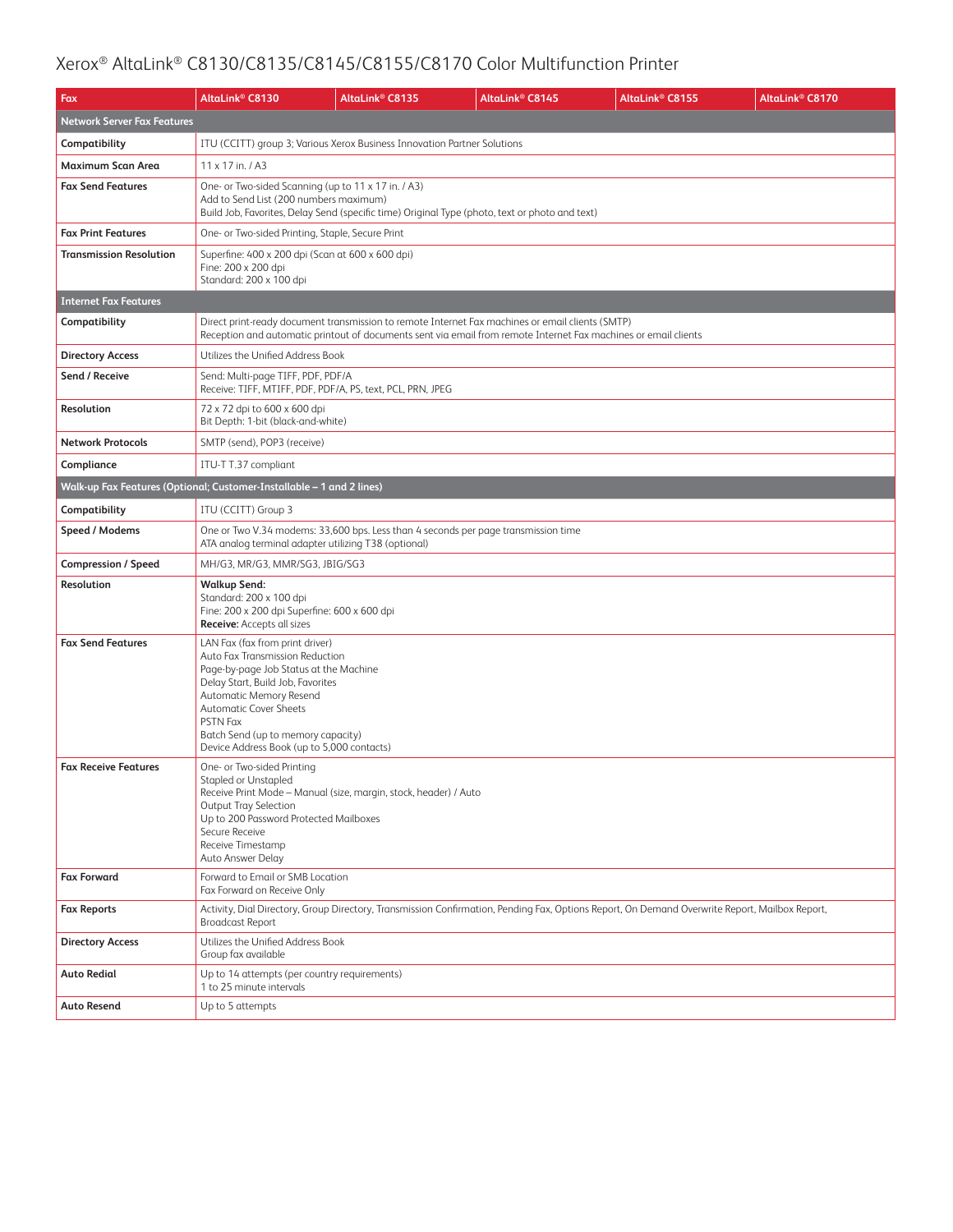| <b>Device Management</b>                                                                   |                                                                                                                                                                                                                                                                                                                                                                                                                                                                                                                                                                                                                                                                                                         |  |  |  |
|--------------------------------------------------------------------------------------------|---------------------------------------------------------------------------------------------------------------------------------------------------------------------------------------------------------------------------------------------------------------------------------------------------------------------------------------------------------------------------------------------------------------------------------------------------------------------------------------------------------------------------------------------------------------------------------------------------------------------------------------------------------------------------------------------------------|--|--|--|
| <b>Administrative Protocols</b>                                                            | DHCP, BOOTP, SNMP, SLP® v2, HTTP, HTTPS, DHCP Autonet, TLS, NTP, DNS, SMB, SMTP/POP3, WSD, LDAP, Multicast DNS                                                                                                                                                                                                                                                                                                                                                                                                                                                                                                                                                                                          |  |  |  |
| <b>Management Support</b>                                                                  | SNMP Version 1. SNMP Version 2c and SNMP Version 3 trap over TCP/IP and IP<br>MIB access (IETF-MIBII RFC 1213)<br>Host Resources MIB RFC 2790, Printer MIB RFC 3805, PWG-Imaging-System- Power MIB, Configuration Orchestrator, Configuration Watchdog                                                                                                                                                                                                                                                                                                                                                                                                                                                  |  |  |  |
| Xerox <sup>®</sup> CentreWare <sup>®</sup> Web                                             | A Web-based server application for network administrators that permits Web browser-based device management from any workstation, whether<br>running Windows, UNIX or any other operating system:<br>. Works with any SNMP-managed printer from any manufacturer.<br>• Provides help with device discovery and installation, health checks and troubleshooting, and device upgrades, as well as basic accounting and<br>asset management.<br>. Requires Windows 7 and Internet Explorer 6.0 and higher.<br>• Auto-detect Xerox® CentreWare® Web server and download configurations files for touchless remote install                                                                                    |  |  |  |
| Xerox <sup>®</sup> Device Manager                                                          | Xerox® Device Manager collects and manages the data that drives fact-based decisions for your enterprise device management environment. It is a single<br>tool to install print queues and configure, manage, monitor and report on both networked and locally connected devices - regardless of vendor - across your<br>enterprise. Xerox® Device Manager provides:<br>• Device monitoring and troubleshooting<br>• Extensive reporting and discovery of new devices<br>• Usage collection, chargeback and billing capabilities<br>• Auto-detect Xerox® Device Manager server and download configurations files for touchless remote install                                                           |  |  |  |
| <b>Fleet Orchestrator</b>                                                                  | Fleet Orchestrator feature offers the ability to create a group of devices that share information with each other via a secure peer-to-peer connection.<br>The following data can be shared: Software update files, clone files, and 1-Touch App files.                                                                                                                                                                                                                                                                                                                                                                                                                                                 |  |  |  |
| <b>Novell NDPS/NEPS</b>                                                                    | Server gateway application: centralized management tool.                                                                                                                                                                                                                                                                                                                                                                                                                                                                                                                                                                                                                                                |  |  |  |
| Xerox <sup>®</sup> Device Types for<br><b>SAP Environment</b>                              | Xerox, together with SAP through our Gold-level membership in the SAP Printer Vendor Program, provides seamless connectivity between SAP systems and<br>your Xerox® printers and multifunction printers. As an SAP customer you benefit from having SAP-certified Xerox® device types available right from SAP's<br>online delivery model. SAP-certified device types for Xerox® printers and multifunction printers are available to download.<br>office.xerox.com/Software-Solutions                                                                                                                                                                                                                  |  |  |  |
| Xerox <sup>®</sup> Device Types for<br>SAP R/3 Intelligent Bar-<br>code Utility (optional) | Provides built-in process intelligence that allows the printing of barcodes on any appropriately configured PostScript printer in specific versions of SAP environ-<br>ment and within Latin-1 (ISO8859-1) SAP system code pages only. Used in conjunction with Xerox® PostScript Device Types for SAP environment and Xerox®<br>Font Center Barcode Fonts. Information available at office.xerox.com/Software-Solutions                                                                                                                                                                                                                                                                                |  |  |  |
| Xerox <sup>®</sup> Barcode Pro PS<br>(optional)                                            | Enables intelligent PostScript printing on Xerox® multifunction printers by storing Xerox® software, as well as the barcode fonts on the printer hard disk.<br>Enables the printing of barcodes from any application (SAP client or mainframe) that supports PostScript printing. Information available at<br>office.xerox.com/Software-Solutions                                                                                                                                                                                                                                                                                                                                                       |  |  |  |
| Xerox® Embedded Web Server – Integrated Device Web Pages Provided by the Device            |                                                                                                                                                                                                                                                                                                                                                                                                                                                                                                                                                                                                                                                                                                         |  |  |  |
| <b>Device Status</b>                                                                       | Web server embedded in Network Controller:<br>• Tray status/contents<br>• Consumables status<br>• Alerts<br>• Remote Control Panel                                                                                                                                                                                                                                                                                                                                                                                                                                                                                                                                                                      |  |  |  |
| <b>Job Submission</b>                                                                      | Print-ready files: PS, PCL, TIFF, PDF, JPG, TXT, PRN<br>Output feature selection (2-sided, output color, collate, orientation, staple, hole punch, folding, output destination) Delivery options (Immediate, sample set,<br>delay and secure, Save job or reprint)                                                                                                                                                                                                                                                                                                                                                                                                                                      |  |  |  |
| <b>Device Administration</b>                                                               | Allows simple, remote installation setting of configuration options and management of the device, Fleet Orchestrator                                                                                                                                                                                                                                                                                                                                                                                                                                                                                                                                                                                    |  |  |  |
| <b>Browsers</b>                                                                            | Internet Explorer 10.x, 11.x<br>Safari 10.x, 11.x<br>Mozilla Firefox 45.x through 53.x<br>Opera 25.x through 53.x<br>Chrome 48.x through 72.x                                                                                                                                                                                                                                                                                                                                                                                                                                                                                                                                                           |  |  |  |
| Support                                                                                    | Install print / scan drivers and online support available via support.xerox.com                                                                                                                                                                                                                                                                                                                                                                                                                                                                                                                                                                                                                         |  |  |  |
| <b>Languages Supported</b>                                                                 | International English, International French, Italian, German, International Spanish, Dutch, Brazilian Portuguese, Swedish, Norwegian, Danish, Finnish,<br>Russian, Simplified Chinese, Korean, Japanese, Arabic                                                                                                                                                                                                                                                                                                                                                                                                                                                                                         |  |  |  |
| <b>Remote Services</b>                                                                     |                                                                                                                                                                                                                                                                                                                                                                                                                                                                                                                                                                                                                                                                                                         |  |  |  |
| Xerox <sup>®</sup> Automatic Meter<br><b>Readings (AMR)</b>                                | Automates the process of collecting and submitting meter reads for tracking and billing of Xerox® device usage. Eliminates the need for time-consuming<br>end-user involvement and ensures that meter reads are submitted to Xerox on time.                                                                                                                                                                                                                                                                                                                                                                                                                                                             |  |  |  |
| Xerox <sup>®</sup> Automatic Supplies<br>Replenishment (ASR)                               | Automatically orders supplies for Xerox® output devices based on actual usage, eliminating the need to manually manage supplies inventory.                                                                                                                                                                                                                                                                                                                                                                                                                                                                                                                                                              |  |  |  |
| <b>Accounting</b>                                                                          |                                                                                                                                                                                                                                                                                                                                                                                                                                                                                                                                                                                                                                                                                                         |  |  |  |
| Xerox <sup>®</sup> Standard Accounting (Standard)                                          |                                                                                                                                                                                                                                                                                                                                                                                                                                                                                                                                                                                                                                                                                                         |  |  |  |
| <b>Tracking</b>                                                                            | Copy, Print, Fax, Scan and Email usage                                                                                                                                                                                                                                                                                                                                                                                                                                                                                                                                                                                                                                                                  |  |  |  |
| Accounting                                                                                 | Up to 2,497 User Accounts (User ID)<br>Up to 500 General Accounts (Client)<br>Up to 498 Group accounts (Department)                                                                                                                                                                                                                                                                                                                                                                                                                                                                                                                                                                                     |  |  |  |
| <b>Features</b>                                                                            | • Administrator can manage the feature via the Web User Interface or device control panel in tools.<br>. Administrator has the ability to import or export user accounts, Group Accounts, General Accounts and User limits via an industry standard CSV file.                                                                                                                                                                                                                                                                                                                                                                                                                                           |  |  |  |
| Accounting Options – Network Accounting (Allows central server to manage all accounting)   |                                                                                                                                                                                                                                                                                                                                                                                                                                                                                                                                                                                                                                                                                                         |  |  |  |
|                                                                                            | . Enhanced network accounting with up-to-the-minute data on how the system is being used<br>• Comprehensive management and enterprise scale tracking and reporting of device usage of copy, print, scan and server fax<br>. Numerous solutions are available through Xerox Alliance Partners. For details visit www.xerox.com<br>• Security enhancements with the addition of HTTPS protocol support<br>. Device requests account authentication from third party server enabling larger databases of users and accounts<br>• Accept Authentication Login at control panel and pass to third party Networking Account<br>• Interface with third party accounting terminal for accounting user interface |  |  |  |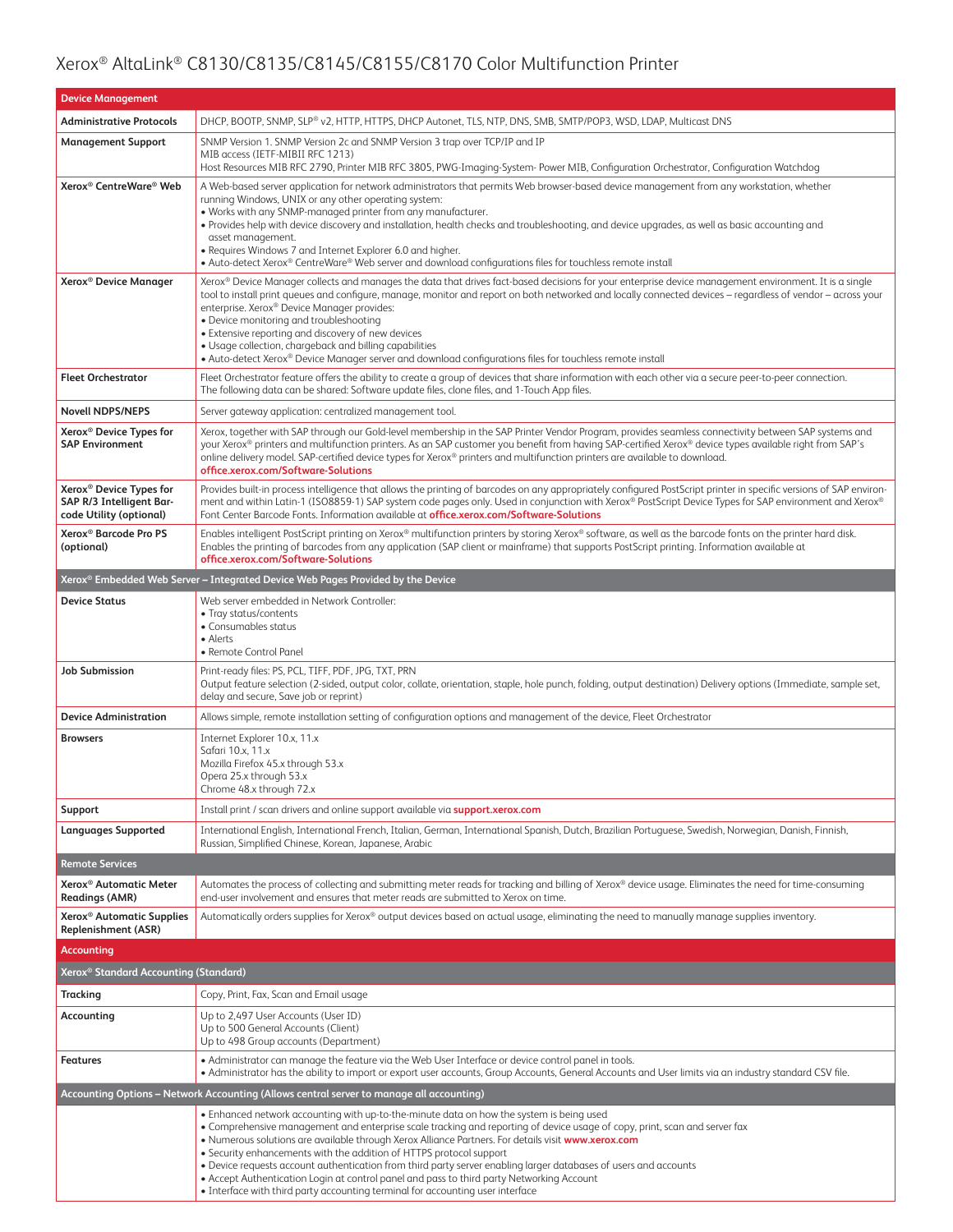| Xerox <sup>®</sup> EX-c C8100 Print Server Powered by Fiery <sup>®</sup> (Optional) |                                                                                                                                                                                                                                                                                                                                                                                                                                                                                                                                                                                                                                                                                                                                                                                                                                                                                                                                |  |  |
|-------------------------------------------------------------------------------------|--------------------------------------------------------------------------------------------------------------------------------------------------------------------------------------------------------------------------------------------------------------------------------------------------------------------------------------------------------------------------------------------------------------------------------------------------------------------------------------------------------------------------------------------------------------------------------------------------------------------------------------------------------------------------------------------------------------------------------------------------------------------------------------------------------------------------------------------------------------------------------------------------------------------------------|--|--|
| Processor                                                                           | AMD® GX-424CC processor, 2.4 GHz, Quad-Core, 2M cache                                                                                                                                                                                                                                                                                                                                                                                                                                                                                                                                                                                                                                                                                                                                                                                                                                                                          |  |  |
| Memory (ESS)                                                                        | 2 GB                                                                                                                                                                                                                                                                                                                                                                                                                                                                                                                                                                                                                                                                                                                                                                                                                                                                                                                           |  |  |
| <b>System Disk</b>                                                                  | 500 GB HDD                                                                                                                                                                                                                                                                                                                                                                                                                                                                                                                                                                                                                                                                                                                                                                                                                                                                                                                     |  |  |
| Page Description Language                                                           | PostScript v 3020                                                                                                                                                                                                                                                                                                                                                                                                                                                                                                                                                                                                                                                                                                                                                                                                                                                                                                              |  |  |
| <b>Features</b>                                                                     | Fiery Command WorkStation for Mac and Windows clients (customer provided)<br>Fiery drivers for Mac and Windows<br>Job Preview<br><b>Job Presets</b><br>Image Enhance<br>Spool-RIP-Print simultaneously<br>Automatic two-sided printing<br>N-up<br><b>Watermarks</b><br>Calibration<br>PANTONE <sup>®</sup> Color Enabled<br>Expert Color Settings: Profile, Rendering and Simulation<br>Fiery FreeForm Create to create personalized files for free<br>Booklet Maker - booklet wizard to create booklets<br>Standard support for long sheet banners<br>Print from USB flash drive<br>Secure Frase<br>Encryption of critical information<br>Secure Printing<br>User authentication<br>Access controls<br>PostScript security<br>Port blocking<br>IP filtering<br>Digitally signed software updates<br>Fiery API<br>Integrates with common cost accounting software, Xerox Standard Accounting, Xerox App Gallery apps, and more |  |  |
| Connectivity                                                                        | 10Base-T/100Base-TX/1000Base-T Ethernet                                                                                                                                                                                                                                                                                                                                                                                                                                                                                                                                                                                                                                                                                                                                                                                                                                                                                        |  |  |
| Optional                                                                            | Fiery Options Bundle (Fiery Spot-On, Auto Trapping, Hot Folders, Virtual Printers), Fiery Hot Folders/Virtual Printers, Fiery Spot-On, Fiery Color Profiler Suite<br>w/EFI ES-2000 Spectrophotometer, Network Switch to connect both printer and Fiery Server to network                                                                                                                                                                                                                                                                                                                                                                                                                                                                                                                                                                                                                                                       |  |  |